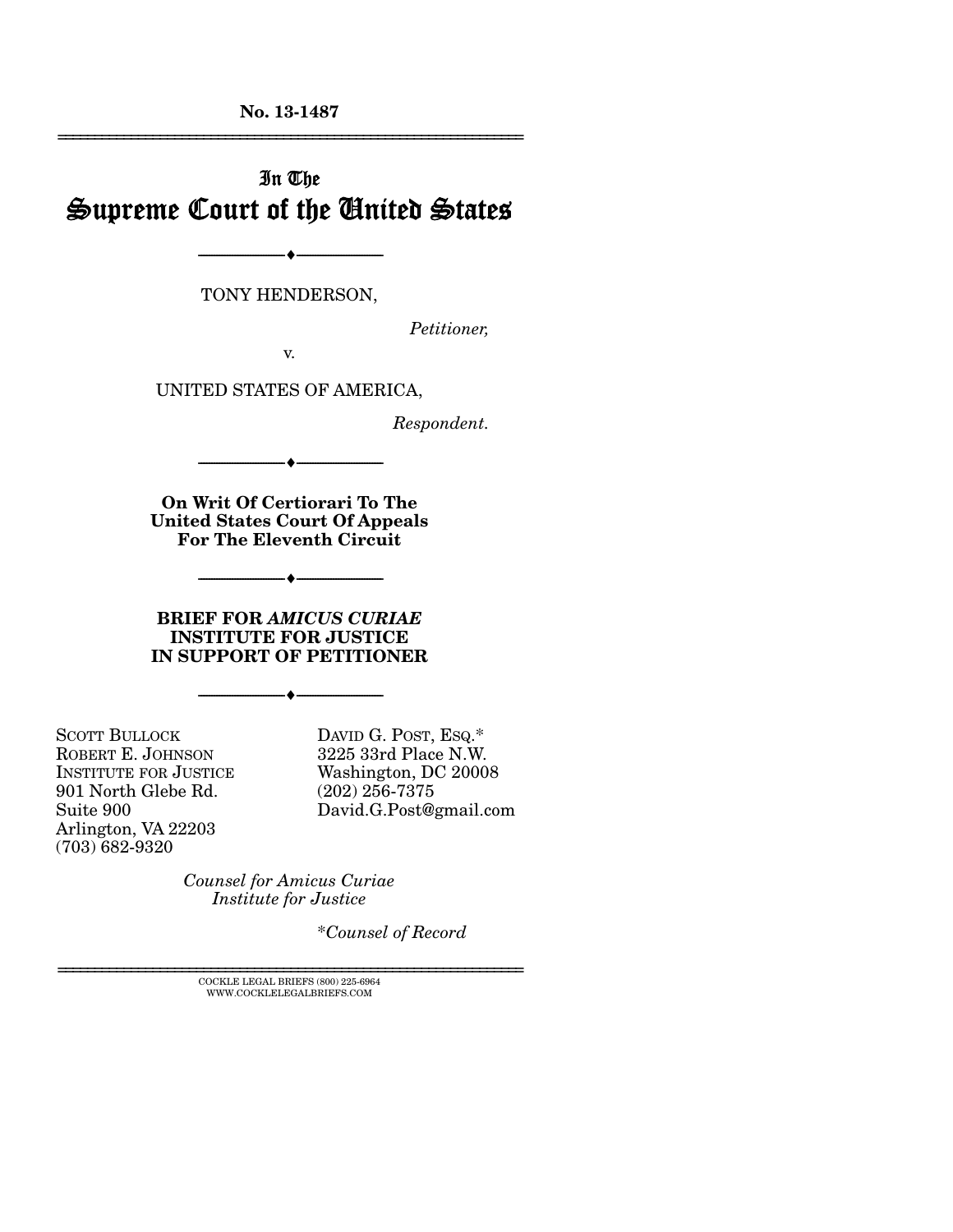# TABLE OF CONTENTS

# Page

|                                                                                                                          | ii |
|--------------------------------------------------------------------------------------------------------------------------|----|
|                                                                                                                          | 1  |
|                                                                                                                          | 1  |
|                                                                                                                          | 5  |
| UNDER THE ONE FORD COACH CANON<br>L.<br>OF CONSTRUCTION, STATUTORY<br>LANGUAGE MUST BE CONSTRUED TO<br>AVOID FORFEITURES | 5  |
| THE DECISION BELOW TURNS THE<br>$\mathbf{H}$<br>ONE FORD COACH PRINCIPLE                                                 | 11 |
| THE COURT SHOULD SEIZE THIS<br>III.<br>OPPORTUNITY TO REAFFIRM AND<br>REINVIGORATE THE ONE FORD                          | 18 |
|                                                                                                                          | 25 |
|                                                                                                                          |    |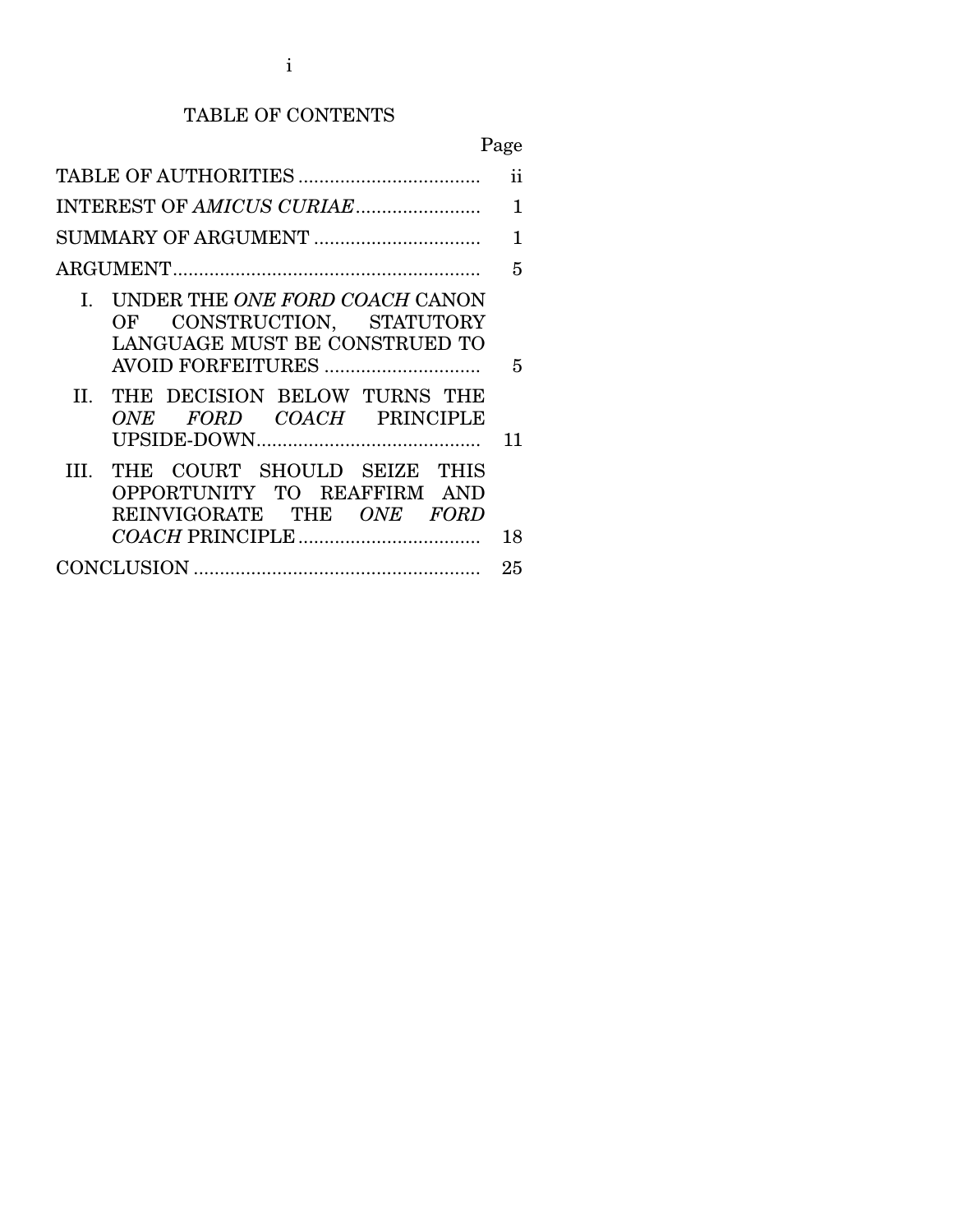# TABLE OF AUTHORITIES

# Page(s)

| Cooper v. City of Greenwood,                    |  |
|-------------------------------------------------|--|
| Dobbins's Distillery v. United States,          |  |
| Farmers' & Mechanics' Nat'l Bank v. Dearing,    |  |
| Harris v. United States,                        |  |
| Jacobson v. \$55,900 in U.S. Currency,          |  |
| J.W. Goldsmith, Jr.-Grant Co. v. United States, |  |
| Lee v. City of Chicago,                         |  |
| Loretto v. Teleprompter Manhattan CATV Corp.,   |  |
| Onwubiko v. United States,                      |  |
| Southview Assoc., Ltd. v. Bongartz,             |  |
| State v. Fadness,                               |  |
| United States v. 434 Main St.,                  |  |

ii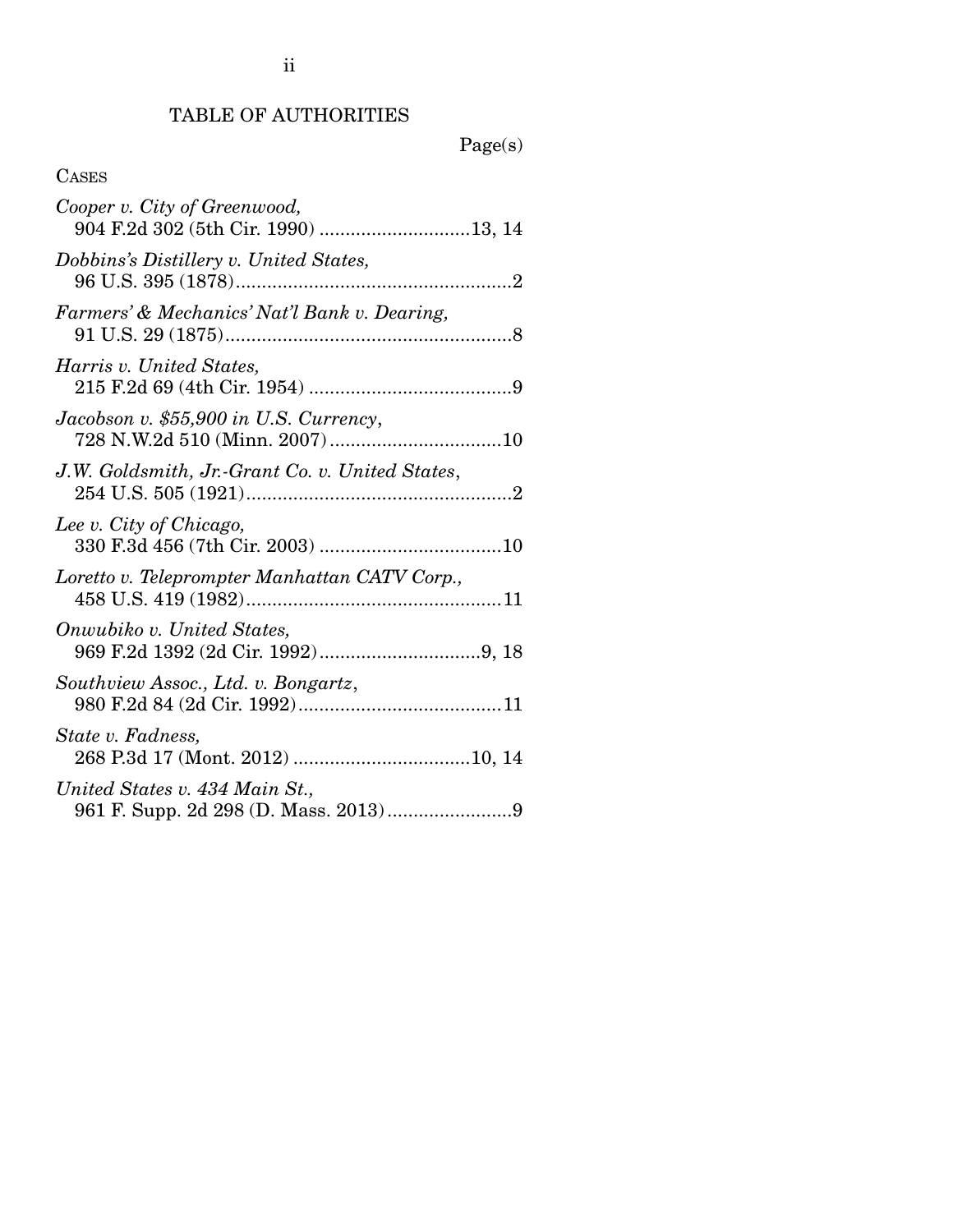| σρ<br>м<br>т |  |
|--------------|--|
|              |  |

| United States v. \$38,000.00 in<br>United States Currency,                                  |
|---------------------------------------------------------------------------------------------|
| United States v. All Assets of Statewide<br>Auto Parts, Inc.,                               |
| United States v. Approximately 627 Firearms,<br>589 F. Supp. 2d 1129 (S.D. Iowa 2008)14, 17 |
| United States v. Brown,<br>754 F. Supp. 2d 311 (D.N.H. 2010)15, 16, 17                      |
| United States v. Craft,                                                                     |
| United States v. Felici,                                                                    |
| United States v. General Motors Corp.,                                                      |
| United States v. Giovanelli,                                                                |
| United States v. Henderson,<br>555 F. App'x 851 (11th Cir. 2014)12                          |
| United States v. Howell,                                                                    |
| United States v. Miller,<br>588 F.3d 418 (7th Cir. 2009)  10, 11, 13, 14, 17                |
| United States v. Moore,<br>423 F. Supp. 858 (S.D. W.Va. 1976)10                             |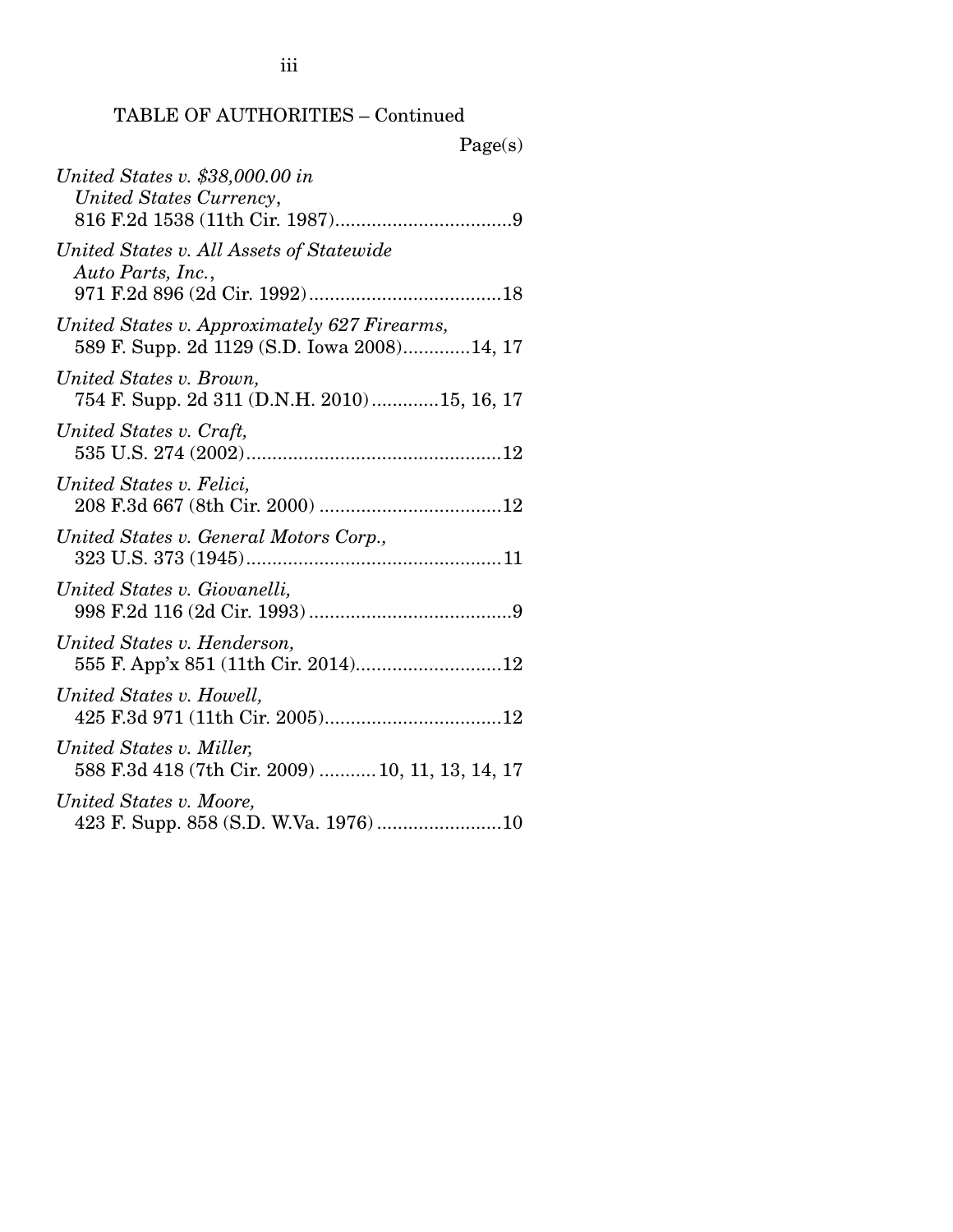iv

### TABLE OF AUTHORITIES – Continued

| Page(s)                                                                           |
|-----------------------------------------------------------------------------------|
| United States v. One 1936 Model Ford V-8 De<br>Luxe Coach, Commercial Credit Co., |
| United States v. One 1955 Ford 4-Door,                                            |
| United States v. One 1976 Ford F-150 Pick-Up,                                     |
| United States v. One 1980 Red Ferrari,                                            |
| United States v. One Ford Coupe Auto.,                                            |
| United States v. Parsons,<br>472 F. Supp. 2d 1169 (N.D. Iowa 2007)14              |
| United States v. Premises Known as<br>608 Taylor Ave.,                            |
| United States v. Real Prop.,                                                      |
| United States v. Rodriguez-Aguirre,                                               |
| United States v. Zaleski,                                                         |
| Van Oster v. Kansas,                                                              |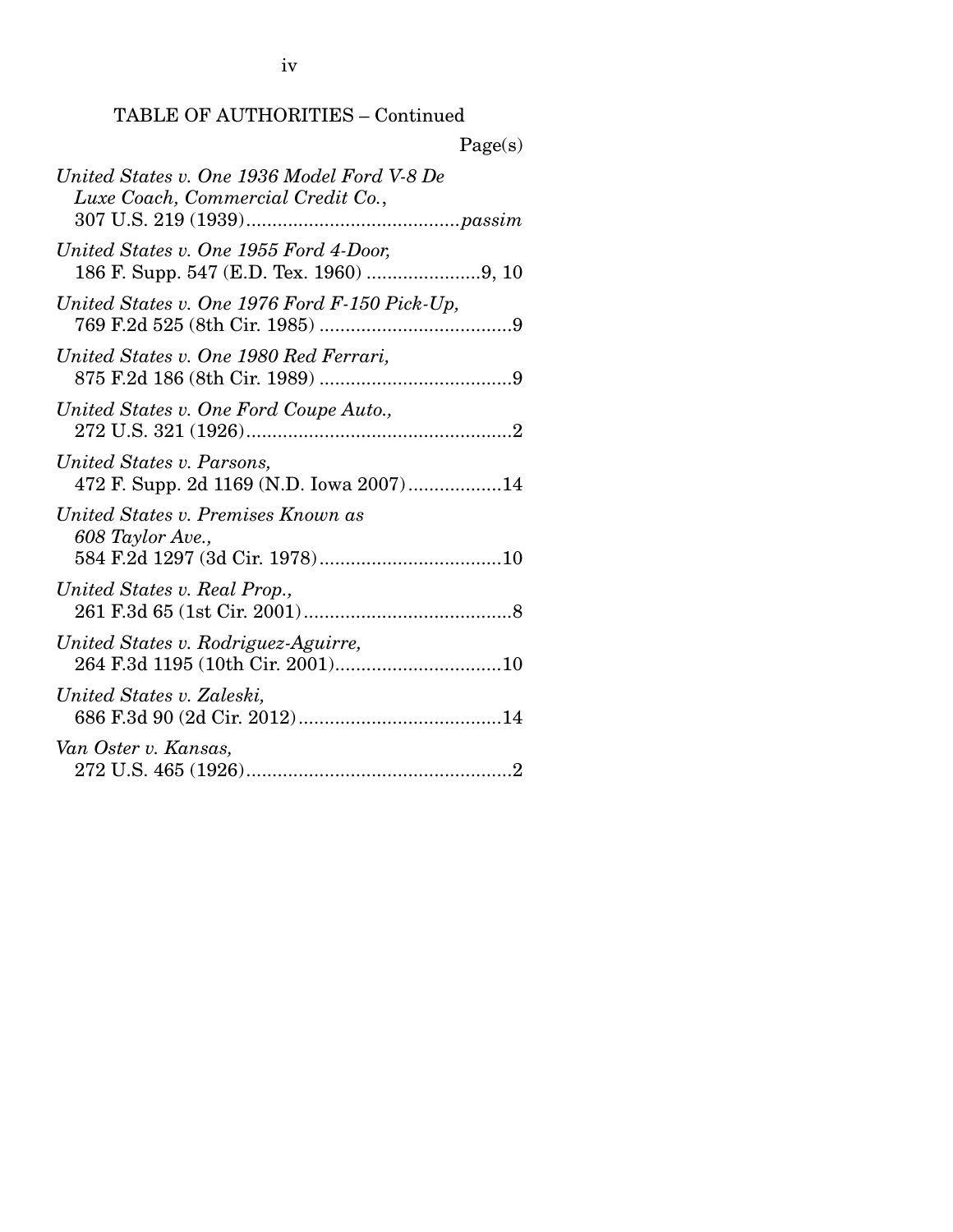Page(s)

STATUTES & CODES

| 49 Stat. 872, 878, codified at 27 U.S.C. § 40a6 |
|-------------------------------------------------|
| Pub. L. No. 98-473, 98 Stat. 19763, 19          |
|                                                 |
|                                                 |
|                                                 |
|                                                 |
|                                                 |
|                                                 |
|                                                 |
|                                                 |
|                                                 |
|                                                 |
|                                                 |
|                                                 |

#### OTHER AUTHORITIES

| DAVID B. SMITH, PROSECUTION AND DEFENSE OF                                                 |  |
|--------------------------------------------------------------------------------------------|--|
|                                                                                            |  |
| DICK M. CARPENTER II, LARRY SALZMAN & LISA<br>KNEPPER, INEQUITABLE JUSTICE (Inst. for Jus- |  |
|                                                                                            |  |
| Eric Blumenson & Eva Nilsen, <i>Policing for</i>                                           |  |
| Profit: The Drug War's Hidden Economic                                                     |  |

*Agenda*, 65 U. Chi. L. Rev. 35 (1998) ........ 3, 4, 21, 22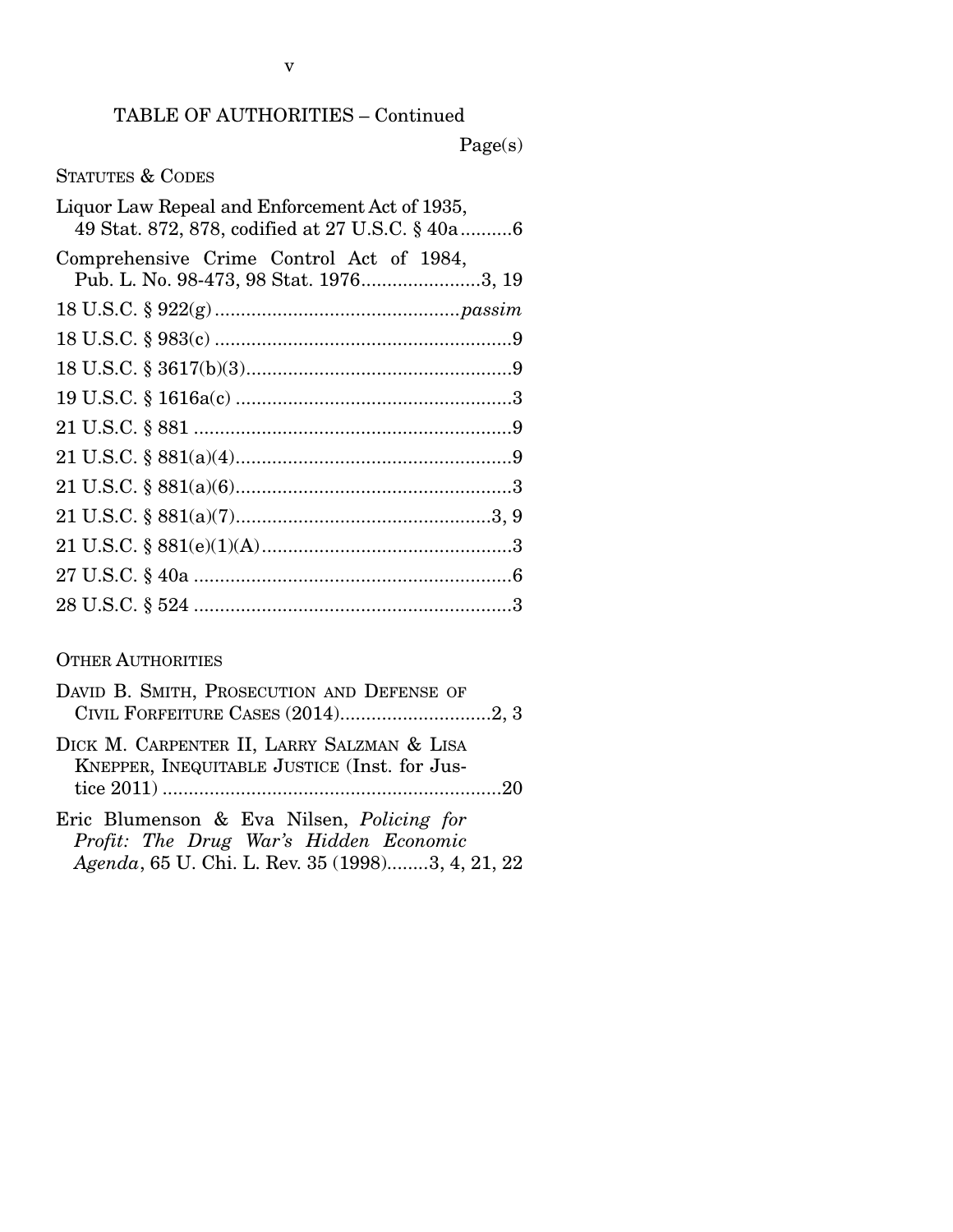| $1 \text{ age(b)}$                                                                                                                        |
|-------------------------------------------------------------------------------------------------------------------------------------------|
| Eric Moores, Reforming the Civil Asset Forfei-<br>ture Reform Act, 51 Ariz. L. Rev. 777 (2009)21                                          |
| Jeff Brazil & Steve Berry, Tainted Cash or<br>Easy Money?, Orlando Sentinel, June 14,                                                     |
| Jennifer Emily, Audit of Dallas County DA's<br>Forfeiture Fund Provides Few Clear Answers,                                                |
| John Burnett, Sheriff Under Scrutiny over Drug<br>Money Spending, NPR, June 18, 200823                                                    |
| John Emshwiller, Gary Fields & Jennifer<br>Levitz, Motel Is Latest Stopover in Federal<br>Forfeiture Battle, Wall St. J., Oct. 18, 201123 |
| John Yoder and Brad Cates, Op-Ed: Government<br>Self-Interest Corrupted A Crime-Fighting<br>Tool Into An Evil, Washington Post, Sept. 18, |
| Laura Krantz, Audit: Worcester DA's Office<br>Bought Zamboni, Lawn Gear with Forfeited<br>Drug Money, MetroWest Daily News, Feb.          |
| Margaret H. Lemos & Max Minzner, For-Profit<br>Public Enforcement, 127 Harv. L. Rev. 853                                                  |
| MARIAN R. WILLIAMS ET AL., POLICING FOR                                                                                                   |

#### $P<sub>A</sub>$ ge(s)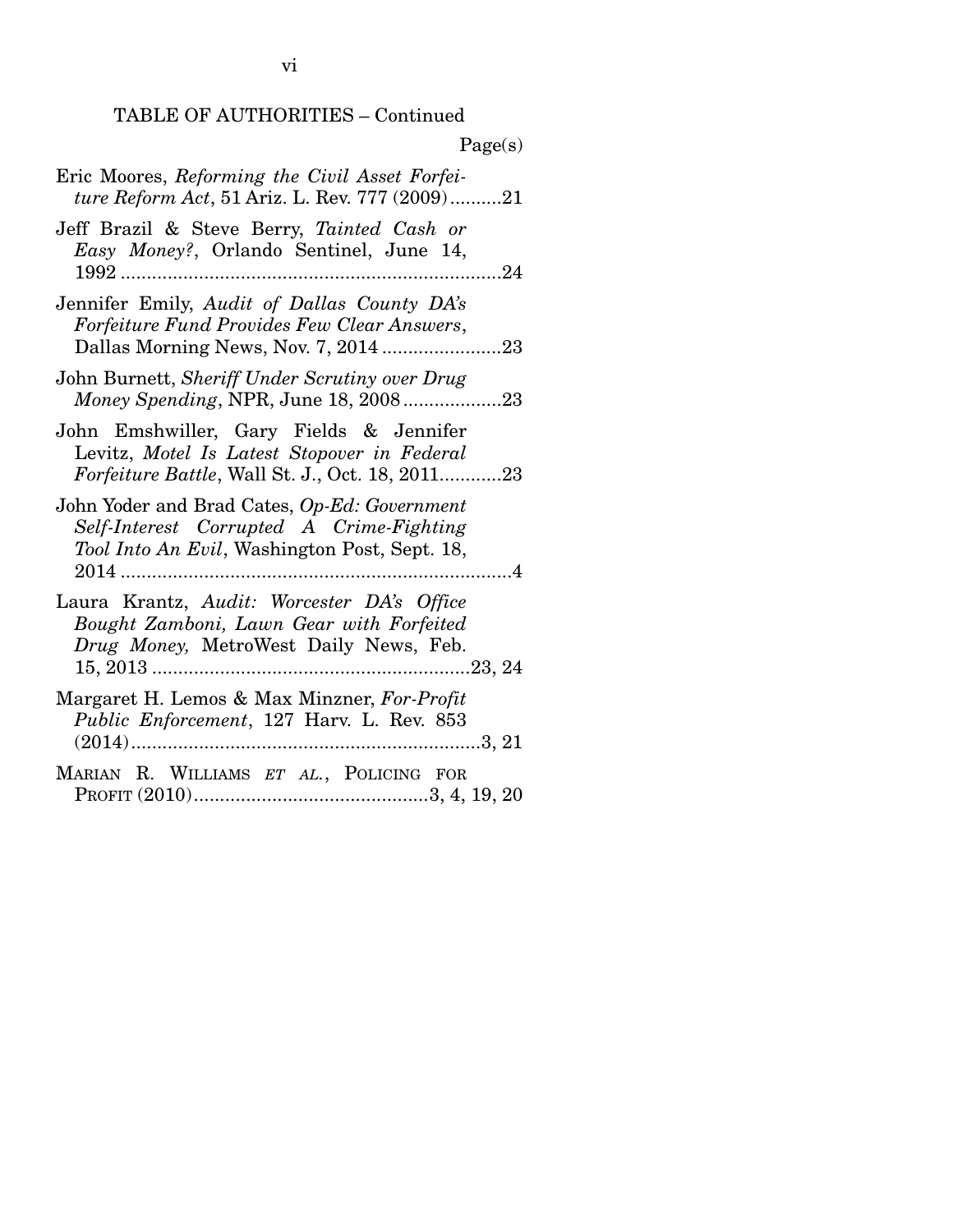| Michael Sallah, Robert O'Harrow Jr. & Steven<br>Rich, Stop and Seize: Aggressive Police Take<br>Hundreds of Millions of Dollars from Motor-<br>ists Not Charged With Crimes, Washington  |
|------------------------------------------------------------------------------------------------------------------------------------------------------------------------------------------|
| Mike Moore & Jim Hood, The Challenge to<br>States Posed by Federal Adoptive Forfeitures,<br>National Ass'n of Att'ys Gen. Civil Remedies<br>in Drug Enforcement Report, June-July 199222 |
| Nkechi Taifa, Civil Forfeiture vs. Civil Liber-                                                                                                                                          |
| Rand Paul, The Government Can Seize Your<br>Property in Violation of the 5th Amendment,                                                                                                  |
| Rep. Tim Walberg, Op-Ed: Stopping the Abuse<br>of Civil Forfeiture, Washington Post, Sept. 4,                                                                                            |
| Sarah Stillman, Taken: Under Civil Forfeiture,<br>Americans Who Haven't Been Charged With<br>Wrongdoing Can Be Stripped of Their Cash,<br>Cars, and Even Homes, New Yorker, Aug. 12,     |
| Shaila DeWan, Law Lets I.R.S. Seize Accounts<br>on Suspicion, No Crime Required, N.Y.                                                                                                    |
| Shaila DeWan, Police Use Department Wish<br>List When Deciding Which Assets to Seize,                                                                                                    |

vii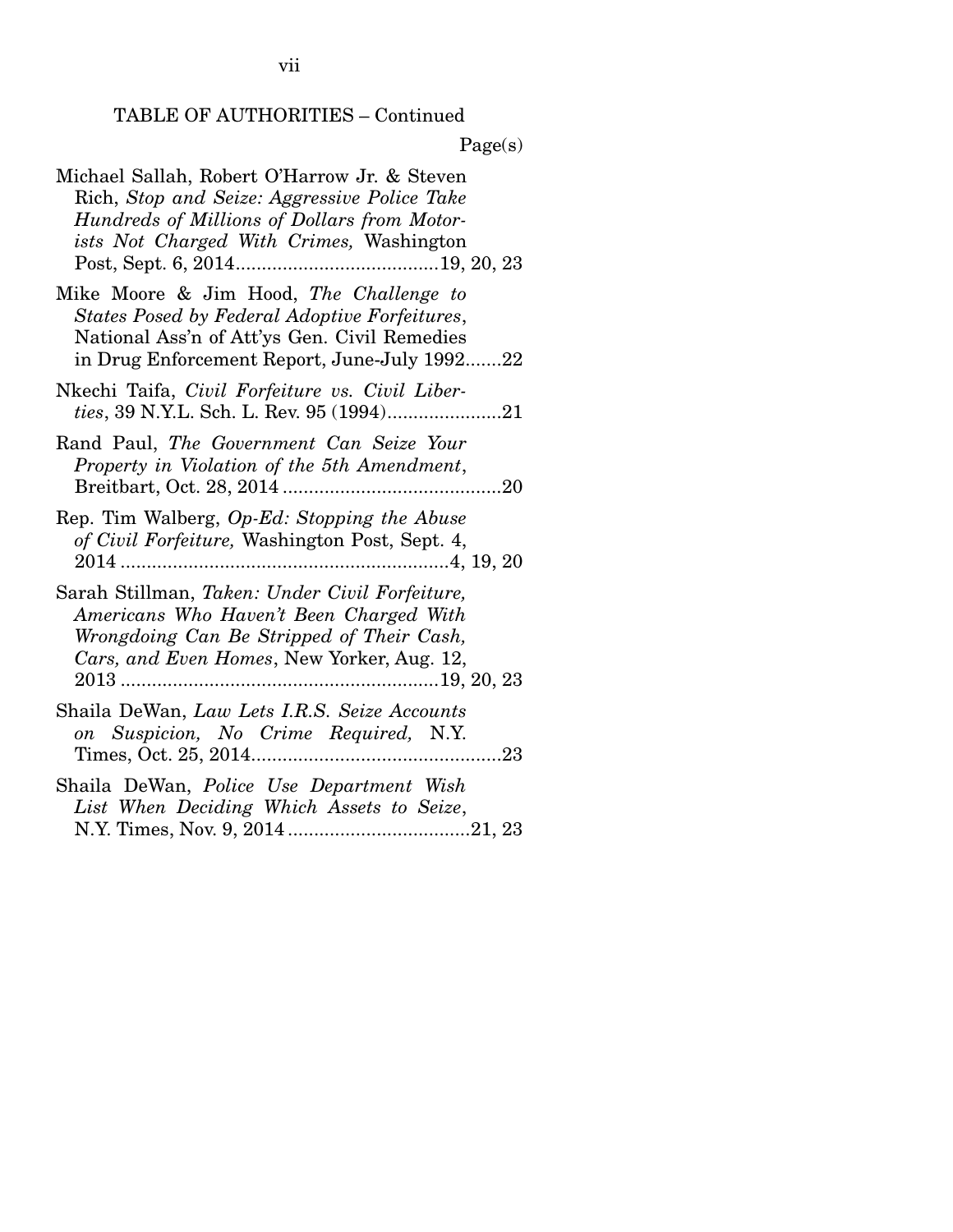viii

### TABLE OF AUTHORITIES – Continued

|                                                                                                                                | Page(s) |
|--------------------------------------------------------------------------------------------------------------------------------|---------|
| U.S. DEP'T OF JUSTICE, AFF AND SEIZED ASSET<br>DEPOSIT FUND ANNUAL FINANCIAL STATEMENT                                         |         |
| U.S. DEP'T OF JUSTICE, AFF AND SEIZED ASSET<br>DEPOSIT FUND ANNUAL FINANCIAL STATEMENTS                                        |         |
| U.S. DEP'T OF JUSTICE, FY 2013 ASSET FORFEI-<br>TURE FUND REPORTS: TOTAL NET DEPOSITS TO<br>THE FUND BY STATE OF DEPOSIT 3, 19 |         |
| U.S. DEP'T OF JUSTICE, SELECTED FEDERAL AS-<br>SET FORFEITURE STATUTES (2006) 24                                               |         |
| Zeke McCormack, Former District Attorney<br>Sentenced in Kerrville, San Antonio Express-                                       |         |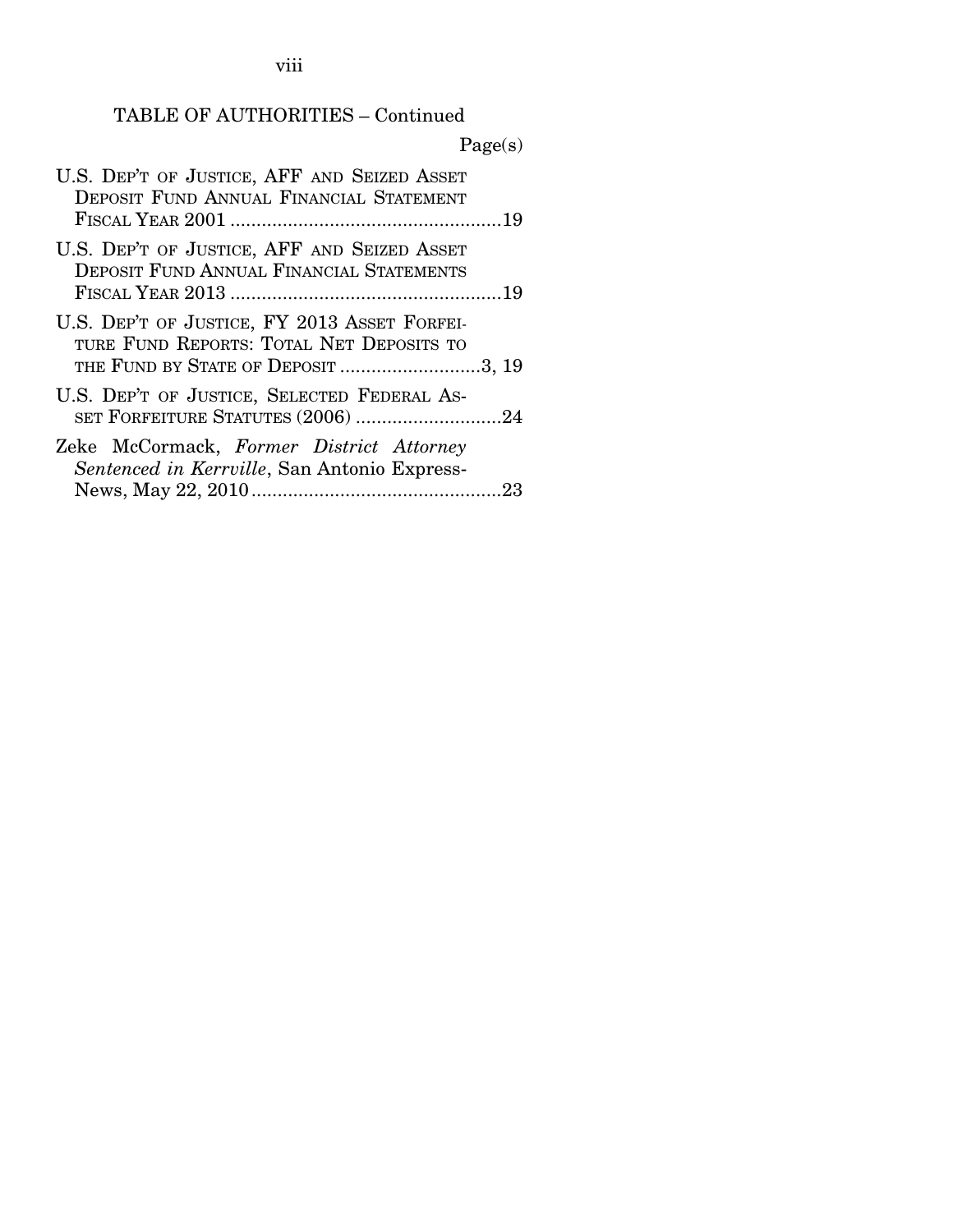#### **INTEREST OF** *AMICUS CURIAE*<sup>1</sup>

The Institute for Justice is a nonprofit, public interest law firm committed to defending the essential foundations of a free society by securing greater protection for individual liberty and by restoring constitutional limits on the power of government. The Institute litigates civil forfeiture cases nationwide, in order to combat the use of the civil forfeiture laws to seize property without respect for due process of law. The Institute is filing this *amicus* brief in support of Petitioner because this case offers an important opportunity for the Court to address prosecutors' aggressive application of the forfeiture laws and the expansive interpretation of those laws adopted by the courts.

#### **SUMMARY OF ARGUMENT**

--------------------------------- ---------------------------------

Nearly eighty years ago, in words that retain their relevance today, this Court observed that the "forfeiture acts are exceedingly drastic." *United States v. One 1936 Model Ford V-8 De Luxe Coach, Commercial Credit Co.*, 307 U.S. 219, 236 (1939) ("*One Ford Coach*"). In light of that concern, the Court articulated a simple but powerful principle of statutory

<sup>&</sup>lt;sup>1</sup> All parties have consented to the filing of this brief. *Amicus* affirms that no counsel for any party authored this brief in whole or in part and that no person or entity made a monetary contribution specifically for the preparation or submission of this brief.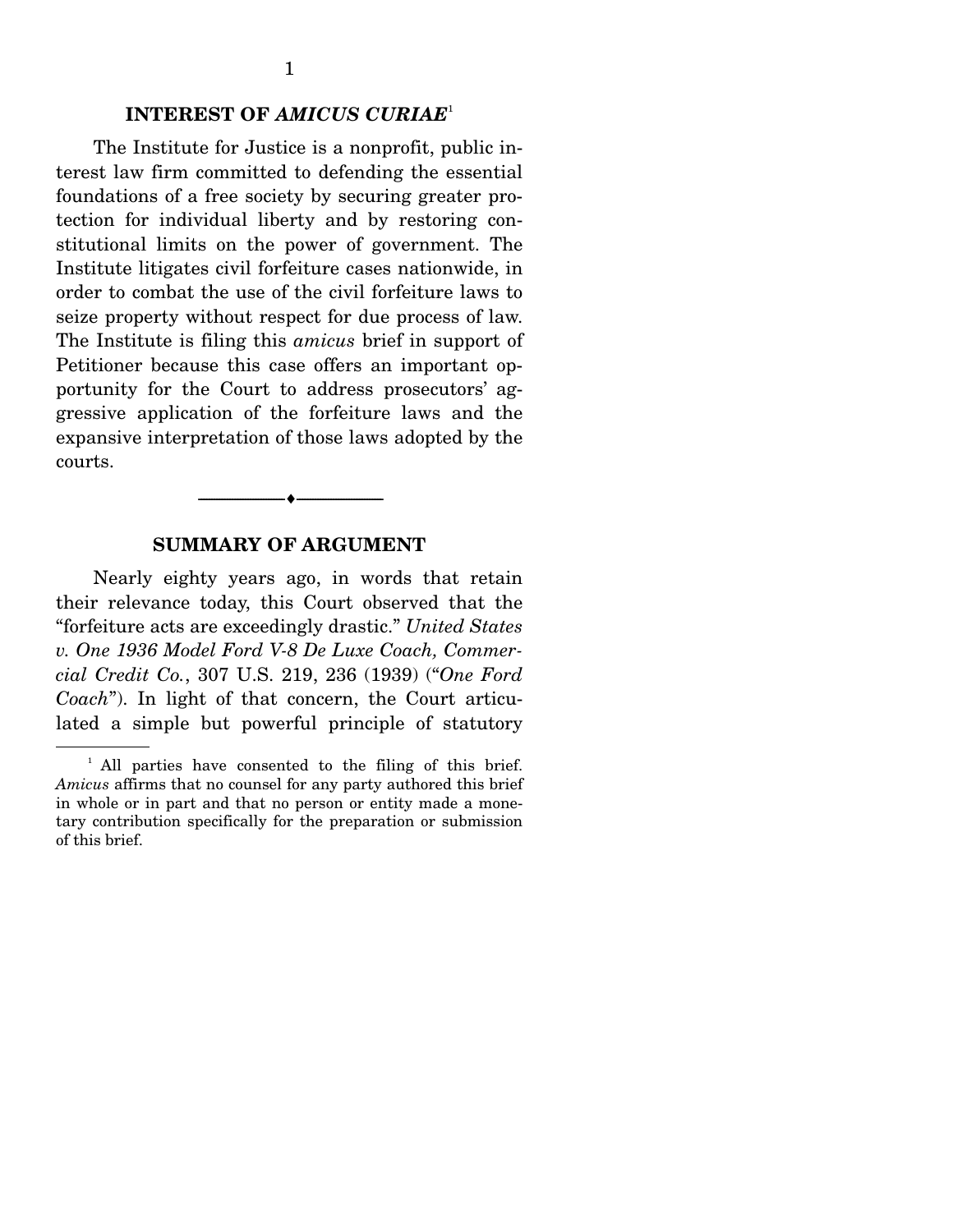construction: "Forfeitures are not favored; they should be enforced only when within both letter and spirit of the law." *Id*. at 226. The decision below contravenes that canon of construction. Faced with alternate interpretations of the felon-in-possession law, the Eleventh Circuit chose the interpretation that produces a *de facto* forfeiture – while disregarding reasonable interpretations that avoid that result. On that basis alone, the decision below should be reversed.

 The *One Ford Coach* canon of construction is not only controlling in this case, but also resonates within the case's broader context. The Court decided *One Ford Coach* against the backdrop of the first great wave of forfeiture proceedings in the United States, arising out of Prohibition and its immediate aftermath.<sup>2</sup> As "drastic" as the forfeiture laws may have appeared at that time, however, the laws of that era appear quaint in comparison to the forfeiture laws today. We are, at present, roughly thirty years into a second great wave of forfeiture proceedings, associated, this time, not with alcohol but with the government's "War on Drugs."3

<sup>2</sup> *See, e.g., J.W. Goldsmith, Jr.-Grant Co. v. United States*, 254 U.S. 505 (1921); *United States v. One Ford Coupe Auto.*, 272 U.S. 321 (1926); *Van Oster v. Kansas*, 272 U.S. 465 (1926); *cf. Dobbins's Distillery v. United States*, 96 U.S. 395 (1878) (early forfeiture case involving taxation of alcohol).

<sup>3</sup> *See generally* DAVID B. SMITH, PROSECUTION AND DEFENSE OF CIVIL FORFEITURE CASES § 1.01 (2014) (tracing the development (Continued on following page)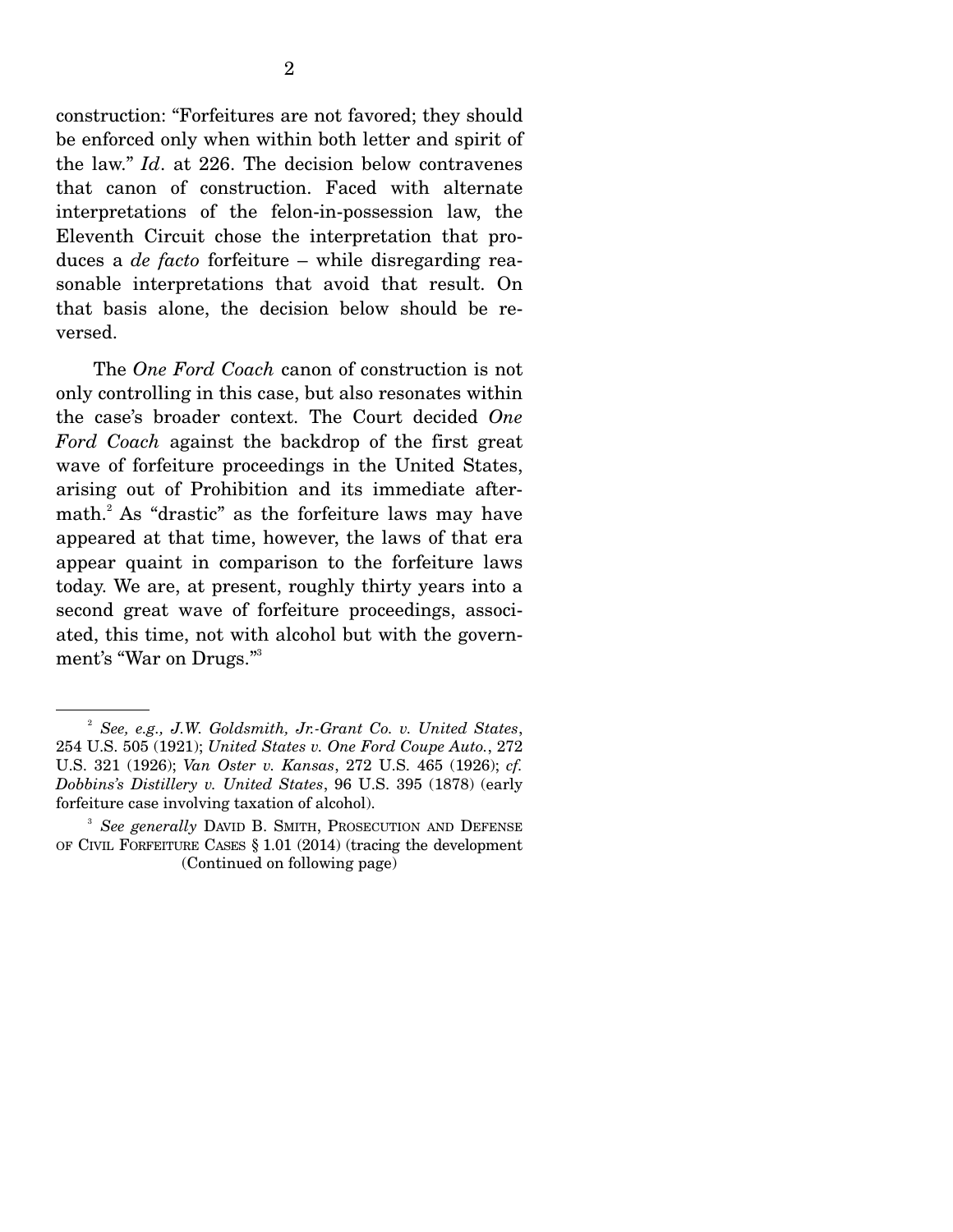The unprecedented scope of the forfeiture laws in our present era can be glimpsed in a single statistic: In 1986, the year the Department of Justice's Assets Forfeiture Fund was created, the fund took in just \$93.7 million in deposits. By 2013, that figure had swollen to more than \$2 *billion*. 4 Federal law allows

 Most commentators point to the Comprehensive Crime Control Act of 1984, Pub. L. No. 98-473, 98 Stat. 1976 as the start of the recent wave of forfeiture activity. *See* SMITH, *supra*, at 1-5; *see also* Blumenson & Nilsen, *supra*, at 44-45. Three features of that statute are responsible, in large measure, for this expansion: (a) it authorized, for the first time, the forfeiture of property used (or intended to be used) to "facilitate" a drug offense, *see* 21 U.S.C. § 881(a)(6) & (7); (b) it allowed federal law enforcement agencies to retain and use the proceeds from forfeitures, instead of requiring that they be deposited in the Treasury's General Fund, *see* 28 U.S.C. § 524; and (c) it initiated the federal "Equitable Sharing Program," which gives state and local police agencies the lion's share of seized assets even when federal agents were involved in the arrest, *see* 21 U.S.C. § 881(e)(1)(A) and 19 U.S.C. § 1616a(c).

<sup>4</sup> *Compare* MARIAN R. WILLIAMS *ET AL*., POLICING FOR PROFIT 31 (2010), available at http://www.ij.org/images/pdf\_folder/other\_ pubs/assetforfeituretoemail.pdf., *with* U.S. DEP'T OF JUSTICE, FY 2013 ASSET FORFEITURE FUND REPORTS: TOTAL NET DEPOSITS TO (Continued on following page)

of the forfeiture laws from "harsh and effective laws to deter smuggling and other attempts to evade payment of customs duties and excise taxes" to "a new era when forfeitures would become an integral part of modern law enforcement"); Margaret H. Lemos & Max Minzner, *For-Profit Public Enforcement*, 127 Harv. L. Rev. 853, 868-69 (2014) (describing "long historical pedigree" of forfeiture in the U.S. and noting recent connection to government's anti-drug-trafficking enforcement activities); Eric Blumenson & Eva Nilsen, *Policing for Profit: The Drug War's Hidden Economic Agenda*, 65 U. Chi. L. Rev. 35, 42-45 (1998) (same). *See also* sources cited in Part III *infra*.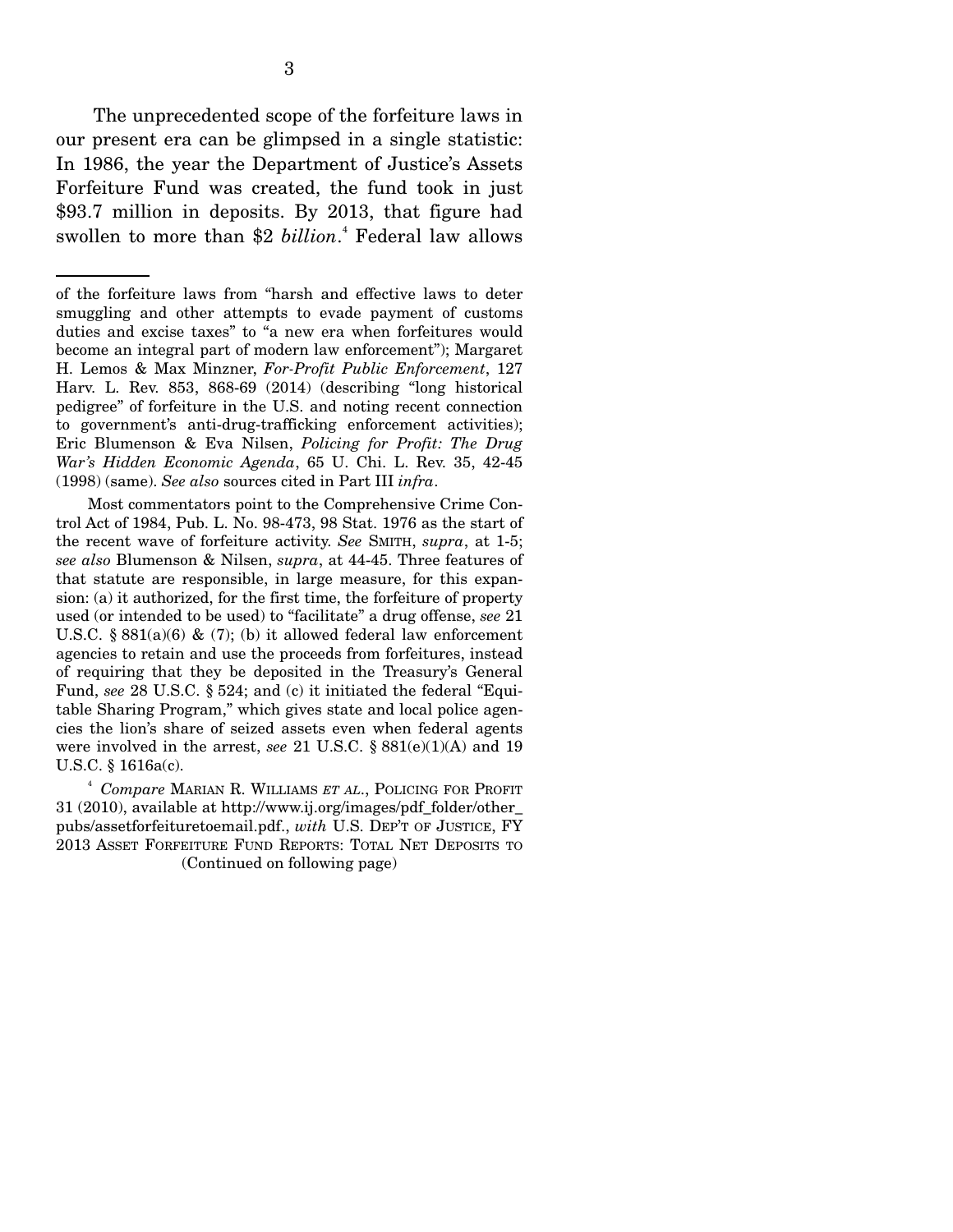the Department of Justice to retain proceeds from forfeitures in the Assets Forfeiture Fund, and to use those proceeds to fund law enforcement agencies.<sup>5</sup>

 Commentators have decried the growth of forfeiture, explaining that the forfeiture laws "are producing self-financing, unaccountable law enforcement agencies divorced from any meaningful legislative oversight."<sup>6</sup> Indeed, two former Department of Justice officials involved in the creation of the current forfeiture regime recently opined that forfeiture "has turned into an evil itself, with the corruption it engendered among government and law enforcement coming to clearly outweigh any benefits."7

 The instant case offers the Court an opportunity to take a small but important step to curb what has become a veritable nationwide forfeiture epidemic.<sup>8</sup> The Eleventh Circuit's strained and unnecessarily broad reading of the felon-in-possession statute – stretching a statutory provision prohibiting "possess[ion]" of

THE FUND BY STATE OF DEPOSIT, available at http://www.justice. gov/jmd/afp/02fundreport/2013affr/report1.htm; *see also* Rep. Tim Walberg, *Op-Ed: Stopping the Abuse of Civil Forfeiture*, Washington Post, Sept. 4, 2014.

<sup>5</sup> *See* WILLIAMS, *supra* note 4; *see also* U.S. Dep't of Justice, The Fund, at http://www.justice.gov/jmd/afp/02fundreport/02\_2.html.

<sup>&</sup>lt;sup>6</sup> Blumenson & Nilsen, *supra* note 3, at 41.

<sup>&</sup>lt;sup>7</sup> John Yoder and Brad Cates, Op-Ed: Government Self-*Interest Corrupted A Crime-Fighting Tool Into An Evil*, Washington Post, Sept. 18, 2014.

<sup>8</sup> *See* Part III *infra*.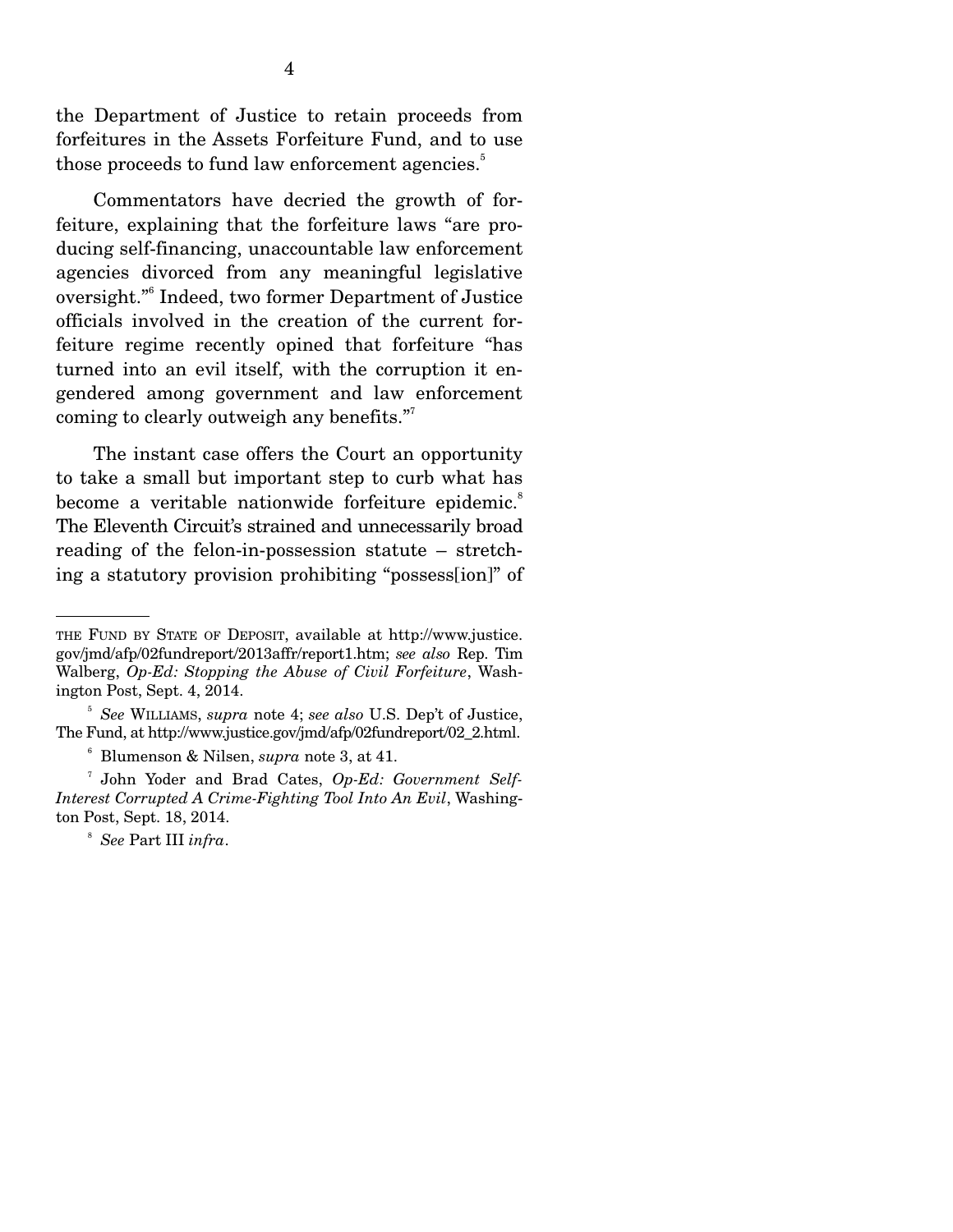firearms, 18 U.S.C. §  $922(g)$ , to cover any transfer of ownership of those firearms – works in practical effect a complete forfeiture of Mr. Henderson's property interest in his firearm collection. By adopting the *one* construction of the statute that *produces* forfeiture, absent any indication in the statute itself (or elsewhere) that Congress intended such a result, while rejecting reasonable alternative construction(s) that would *not* involve imposition of this "exceedingly drastic" remedy, *One Ford Coach,* 307 U.S. at 236, the Eleventh Circuit has turned the *One Ford Coach* principle completely on its head.

 We urge the Court to reaffirm the *One Ford Coach* principle and to apply it here, reversing the Eleventh Circuit judgment while reminding lower courts of their duty to find reasonable ways to avoid imposing this particular remedy unless specifically and expressly directed to do so by Congress.

#### **ARGUMENT**

--------------------------------- ---------------------------------

### **I. Under the** *One Ford Coach* **Canon of Construction, Statutory Language Must Be Construed to Avoid Forfeitures.**

In *United States v. One 1936 Model Ford V-8 De Luxe Coach, Commercial Credit Co.*, 307 U.S. 219 (1939) ("*One Ford Coach*"), this Court articulated a straightforward canon of construction to apply where (as here) one alternate interpretation of a law would result in a forfeiture: the law should be interpreted to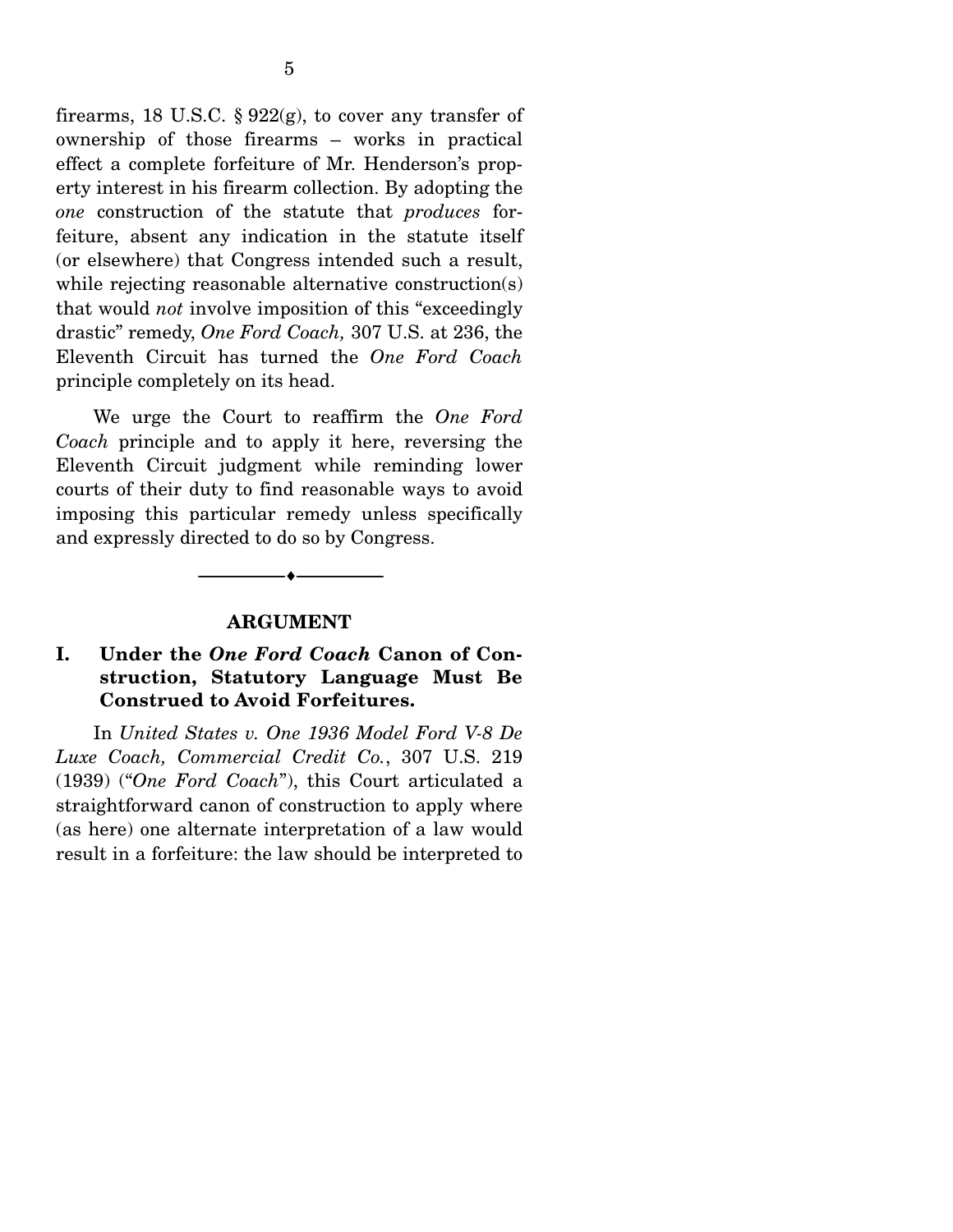avoid forfeiture wherever such an interpretation is reasonable.

 The Court in *One Ford Coach* had to interpret the Liquor Law Repeal and Enforcement Act of 1935, 49 Stat. 872, 878, codified at 27 U.S.C. § 40a, which authorized forfeiture of automobiles used for "unlawful transportation of distilled spirits upon which the federal tax had not been paid." The law subjected purchasers of used cars to what has been called "Bootlegger Risk": the possibility that the automobiles they purchased could be seized and forfeited to the government as a result of activities undertaken by prior owners years before. To partially mitigate that risk, the Act allowed courts to remit forfeitures, and to restore title to the purchaser, if the purchaser could show that he or she had acted "in good faith." If, however, "it appear[ed]" that the purchaser's interest had been acquired from a person having a "record or reputation" for violating the liquor laws, the purchaser had to show that he or she (a) made an inquiry with law enforcement agencies as to "the character or financial standing" of that person, and (b) had been informed "in answer to his inquiry" that the person in question "had no such record or reputation." *Id.* at 222.

*One Ford Coach* called for application of this statutory scheme to somewhat unusual facts. The party seeking remittance of the forfeiture was an automobile finance company that had been assigned a sales contract for a vehicle sold to one "Paul Walker." Before accepting the assignment, the finance company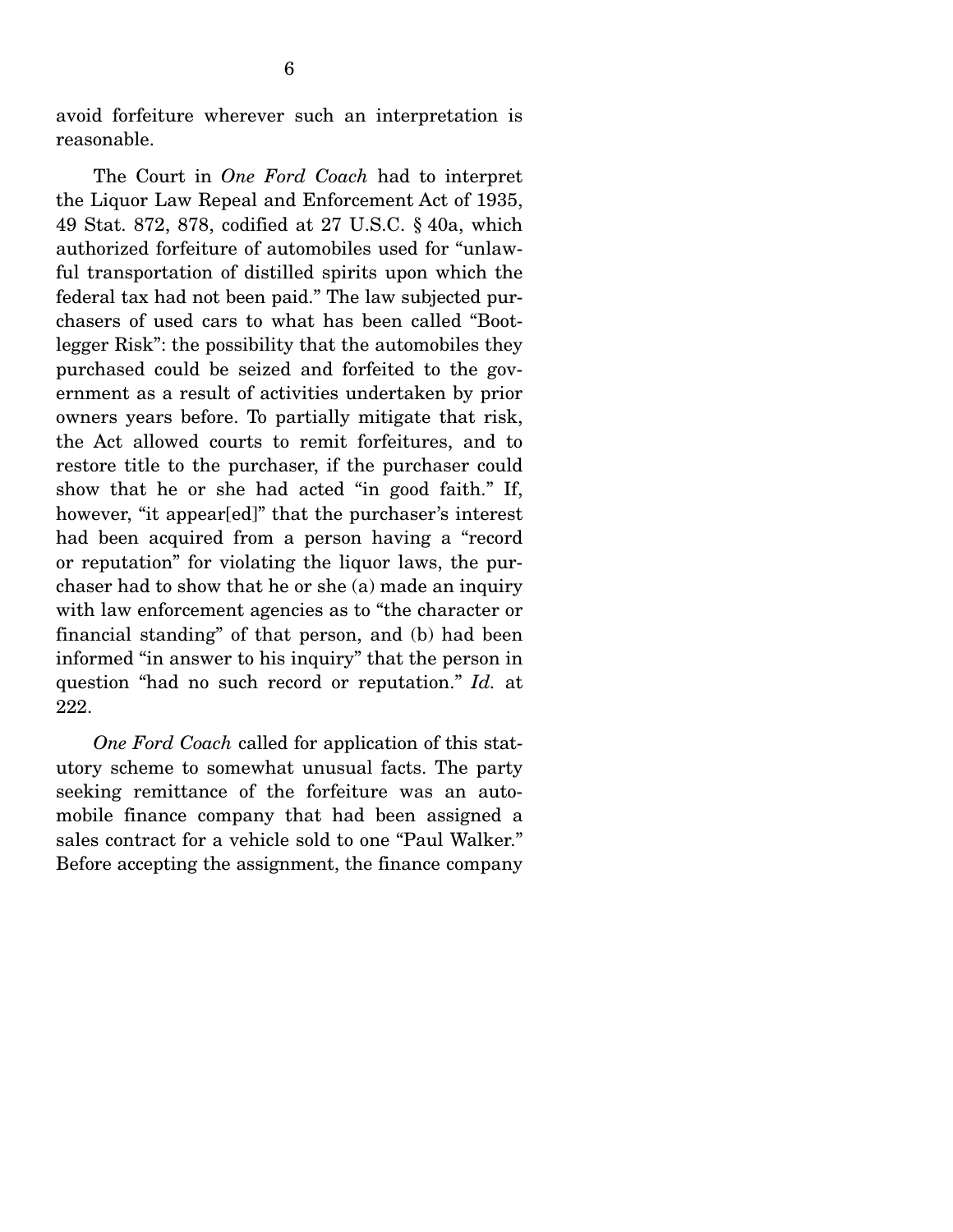had inquired about Walker's character and financial standing with local law enforcement agencies and had been informed that his record was clean. *Id.* at 222-23. Unbeknownst to the finance company, however, *Paul* Walker was merely a "straw purchaser" of the vehicle, acting on behalf of the "real purchaser" – his brother, *Guy* Walker. *Id.* at 224. The finance company, unaware of the arrangement between the brothers, had made "no inquiry or investigation whatsoever," *id.* at 223, concerning *Guy* Walker; had they done so, they would have been informed that Guy Walker did indeed have a "previous record and reputation for violating both state and federal laws relating to liquor." *Id.* at 222.

 The government argued that the forfeiture could not be remitted because the finance company had "made no adequate inquiry concerning the record and reputation of the real purchaser – Guy Walker," *id.* at 224, and the Court acknowledged that the statute, if "taken literally," *id.* at 235, supported that result. The Court stated that the literal terms of the statute "inhibit remission by the court unless one who claims an interest made actual inquiry concerning every person with record or reputation for violating the liquor laws who in fact . . . had acquired some right to the vehicle," and "[t]hus construed[,] the provision would require absolute forfeiture notwithstanding the claimant could not by the utmost diligence ascertain the true situation." *Id.*

But the Court refused to adopt that "literal |" reading of the statute, instead articulating and then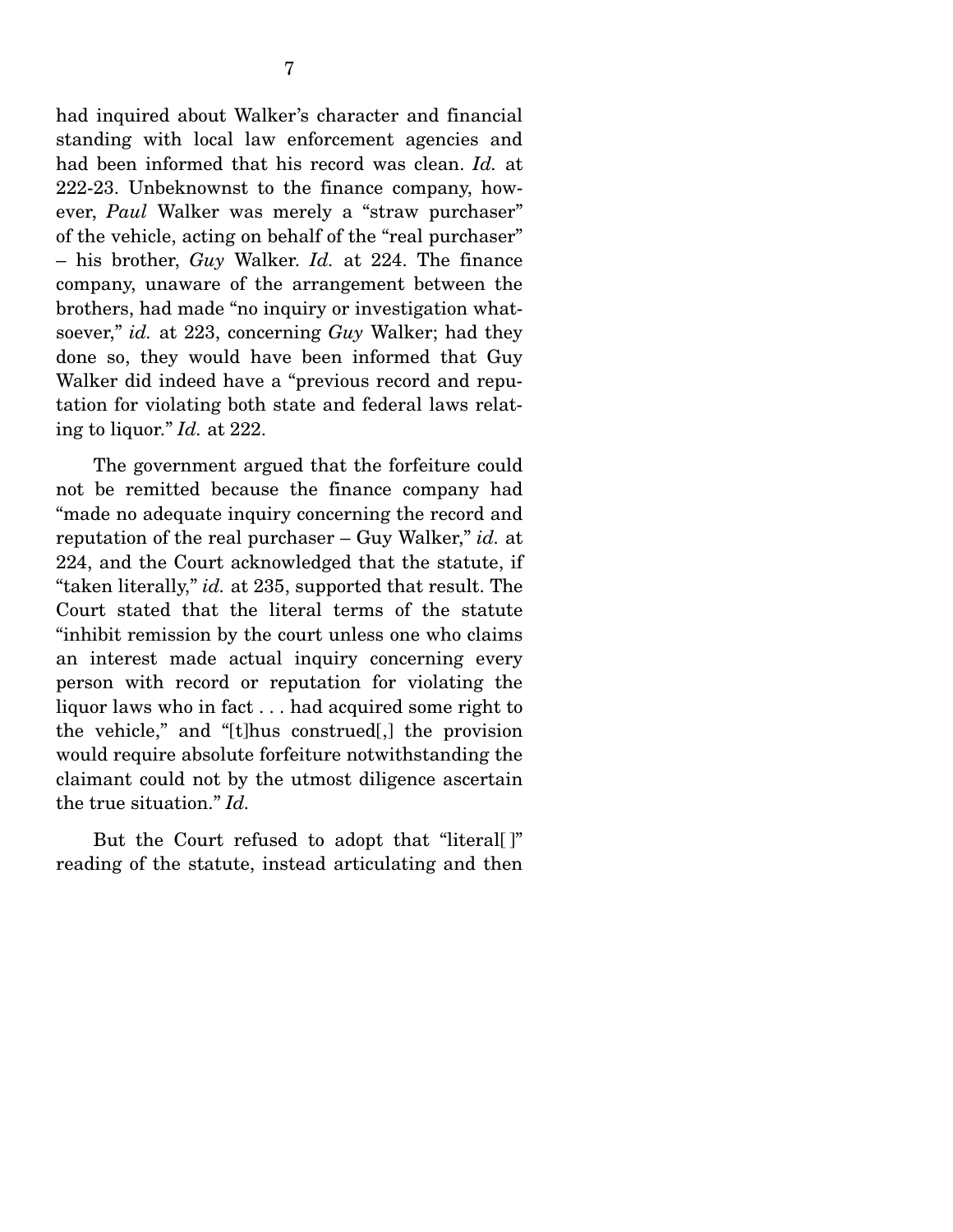applying a simple but powerful principle of statutory construction: "Forfeitures are not favored; they should be enforced *only when within both letter and spirit of the law*." *Id.* at 226 (emphasis added) (citing *Farmers' & Mechanics' Nat'l Bank v. Dearing*, 91 U.S. 29, 33-35 (1875) ("Courts always incline against [forfeitures]. *When either of two constructions can be given to a statute, and one of them involves a forfeiture, the other is to be preferred*.") (emphasis added) (citations omitted). It is not sufficient, the Court held, that the statutory provision in question "permit[s]," *id.* at 225, the construction urged by the government. Only where the intent to require forfeiture has been "expressed in language sufficiently plain to admit no reasonable doubt" should the statute be read as "requiring absolute forfeiture under such circumstances." *Id.* at 235. Finding no such plain statement, the Court ordered the forfeiture remitted.

 The *One Ford Coach* principle, or canon, of statutory interpretation – directing courts to construe statutes narrowly so as to avoid forfeitures unless commanded by the "letter and spirit of the law," *id.*  at 226, expressed in "unclouded language," *id.* at 236, that is "sufficiently plain to admit no reasonable doubt," *id.* at 235 – has great continuing vitality, as attested by the long list of lower court decisions that have relied upon it.<sup>9</sup> It underlies and helps to explain

<sup>9</sup> *See, e.g., United States v. Real Prop.*, 261 F.3d 65, 74 (1st Cir. 2001) ("mindful of the well established rule that federal forfeiture statutes must be narrowly construed because of their (Continued on following page)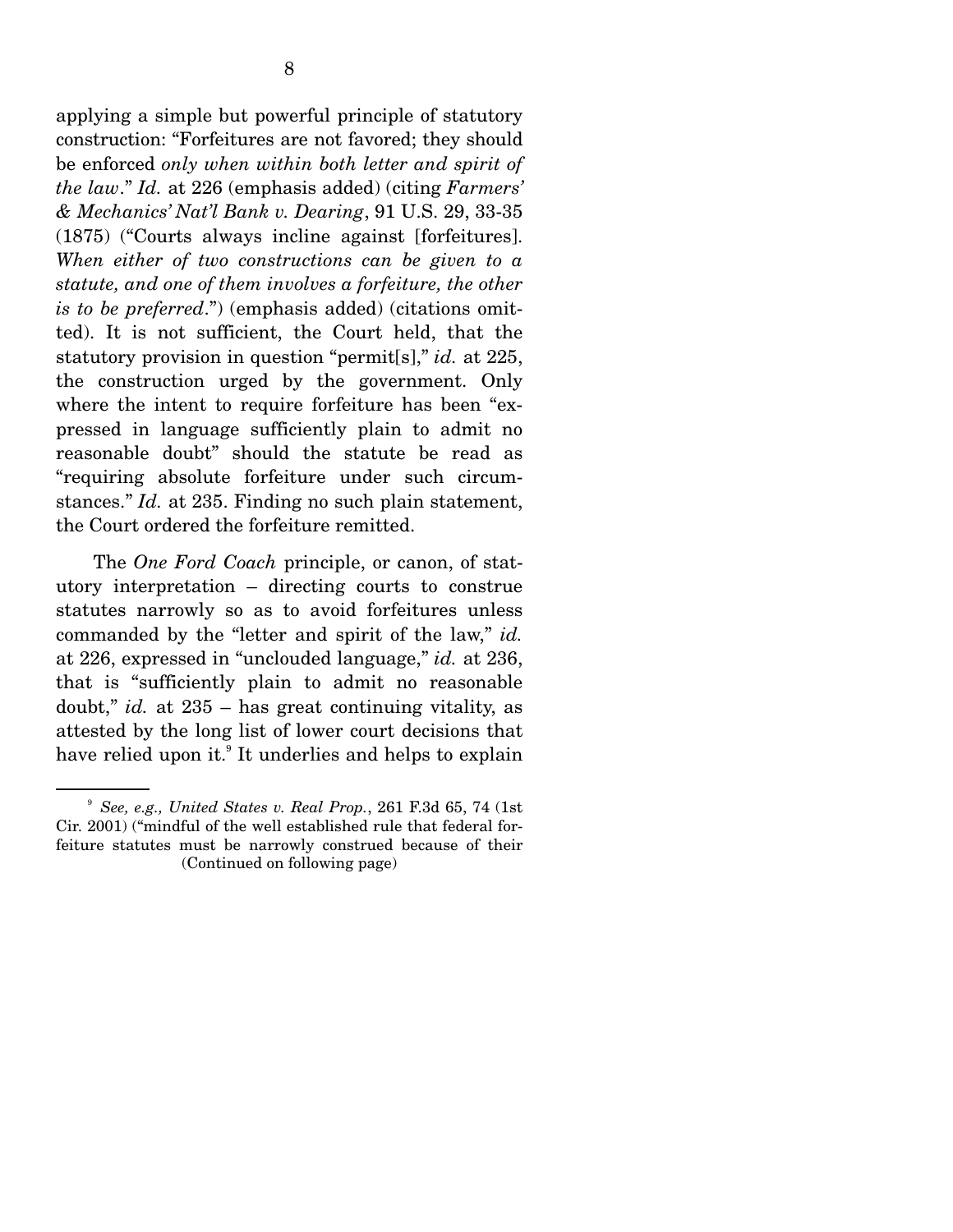potentially draconian effect," court holds that claimant satisfies requirements of the "innocent owner defense" and dismisses forfeiture action under 21 U.S.C. § 881(a)(7)); *United States v. Giovanelli*, 998 F.2d 116, 119 (2d Cir. 1993) (citing *One Ford Coach* and explaining that, while the forfeiture statutes give the Government "vast and important powers," those powers "must be exercised in the precise manner the statutes provide"); *Onwubiko v. United States*, 969 F.2d 1392, 1400 (2d Cir. 1992) (narrowly construing the "facilitation" requirement for drugrelated-offense seizure under 21 U.S.C. § 881 to reverse denial of motion to return claimant's property, quoting *One Ford Coach* and noting that "[d]espite this fifty-odd-year-old command, forfeitures are becoming more frequent in number and more summary in nature"); *United States v. One 1980 Red Ferrari*, 875 F.2d 186, 188 (8th Cir. 1989) (citing *One Ford Coach*, noting that "forfeitures are not favored," and finding in the "sparse legislative history of 21 U.S.C. § 881" indication that "the federal forfeiture statute is to be strictly construed"); *United States v. \$38,000.00 in United States Currency*, 816 F.2d 1538, 1547 (11th Cir. 1987) (citing *One Ford Coach* and placing "heavier" burden on the government than on claimants "to adhere to the procedural rules" governing forfeiture because "strict compliance with the letter of the law by those seeking forfeiture must be required"); *United States v. One 1976 Ford F-150 Pick-Up*, 769 F.2d 525, 527 (8th Cir. 1985) (invoking *One Ford Coach* principle to find that claimant's truck was not " 'substantially associated' " with drug offense to support forfeiture under 21 U.S.C.  $\S 881(a)(4)$ ; *Harris v. United States*, 215 F.2d 69, 72-73 (4th Cir. 1954) (reversing denial of claimant's motion to remit forfeiture under 18 U.S.C. § 3617(b)(3), finding "grounds to sustain a more lenient interpretation of the Act" based on *One Ford Coach* principle that statute "should be liberally interpreted in favor of remission"); *United States v. 434 Main St.*, 961 F. Supp. 2d 298, 319 (D. Mass. 2013) (narrowly construing the "substantial connection between the property and the offense" required for forfeiture under the Civil Asset Forfeiture Reform Act of 2000, 18 U.S.C. § 983(c), to remit forfeiture of claimant's motel; alternate reading of statute "would be inconsistent with 'both letter and spirit of the law'" (quoting *One Ford Coach*)); *United States v.* (Continued on following page)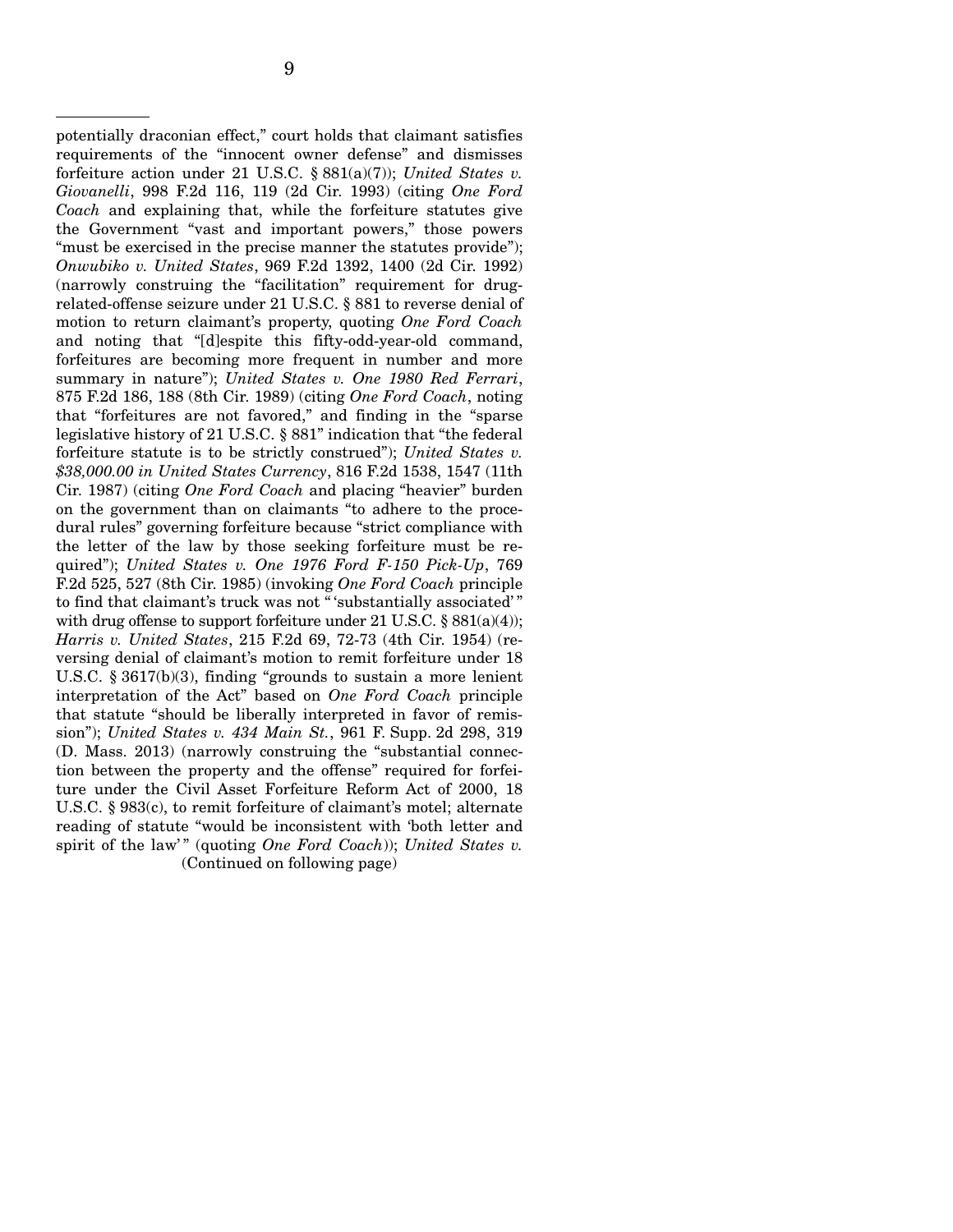courts' hostility to *de facto* forfeitures – *i.e.*, measures achieving the "functional equivalent of forfeiture," *United States v. Miller*, 588 F.3d 418, 419 (7th Cir. 2009), without having to satisfy any of the constitutional and statutory safeguards applicable to forfeiture proceedings. *See Lee v. City of Chicago*, 330 F.3d 456, 466 (7th Cir. 2003) ("due-process guarantees" prevent government from using its "authority to seize [to] effect *de facto* forfeitures of property by retaining items indefinitely") (citing *United States v. Premises Known as 608 Taylor Ave.*, 584 F.2d 1297 (3d Cir. 1978)); *id.* at 1302 (noting "possible constitutional underpinnings" of rules against *de facto* for-

feitures) (citing *United States v. Moore*, 423 F. Supp. 858 (S.D. W.Va. 1976)); *State v. Fadness*, 268 P.3d 17, 23 (Mont. 2012) (while it is "well settled that the government may seize evidence for use in investigations and trial," it may not, "by exercising its power to seize, effect a *de facto* forfeiture by retaining the seized property indefinitely") (citing *United States v. Rodriguez-Aguirre*, 264 F.3d 1195, 1212 (10th Cir. 2001)). And, as explored in greater detail in the

*One 1955 Ford 4-Door*, 186 F. Supp. 547, 551 (E.D. Tex. 1960) (narrowly construing the "record" requirement of forfeiture statute on grounds that statute "should be construed liberally in favor of relieving from the drastic effects of the forfeiture acts those who act in good faith and without negligence" (quoting *One Ford Coach*)); *Jacobson v. \$55,900 in U.S. Currency*, 728 N.W.2d 510, 521 (Minn. 2007) (construing state forfeiture statute in accordance with *One Ford Coach* principle so as to "strictly construe its language and resolve any doubt in favor of the party challenging it").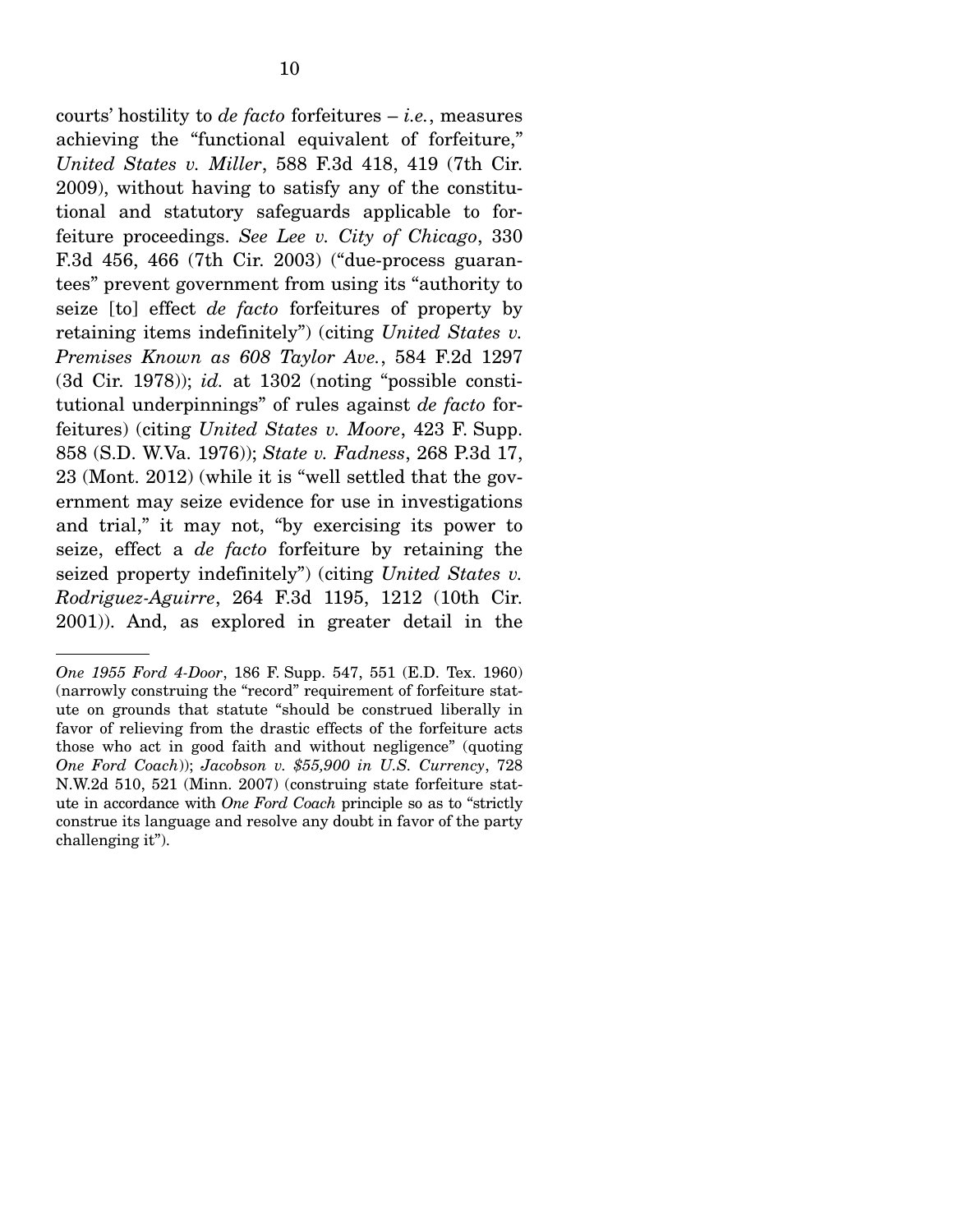following section, it has an obvious and important application to the instant case.

#### **II. The Decision Below Turns The** *One Ford Coach* **Principle Upside-Down.**

The decision below flouts the *One Ford Coach*  principle by straining to construe  $\S 922(g)$  to effect a *de facto* forfeiture of Mr. Henderson's ownership interest in his firearm collection – notwithstanding the availability of reasonable, alternate statutory interpretations that would avoid forfeiture.

 The decision below has worked the "functional equivalent of forfeiture," *Miller*, 588 F.3d at 419, in regard to Mr. Henderson's ownership interest in his gun collection. "Property rights in a physical thing have been described as the rights 'to possess, use and dispose of it.'" *Loretto v. Teleprompter Manhattan CATV Corp*., 458 U.S. 419, 435 (1982) (citing *United States v. General Motors Corp*., 323 U.S. 373, 377-78 (1945)); *see also id.* ("the group of rights inhering in the citizen's relation to the physical thing, as the right to possess, use and dispose of it . . . we denominate ownership"); *Southview Assoc., Ltd. v. Bongartz*, 980 F.2d 84, 93 (2d Cir. 1992) (adopting *Loretto* formulation that a taking has occurred "when government action permanently destroys the three rights associated with the ownership of property: the power to possess, to use, and to dispose"). In holding that  $\S 922(g)$  renders a court powerless to "grant[] Mr. Henderson actual or constructive possession of a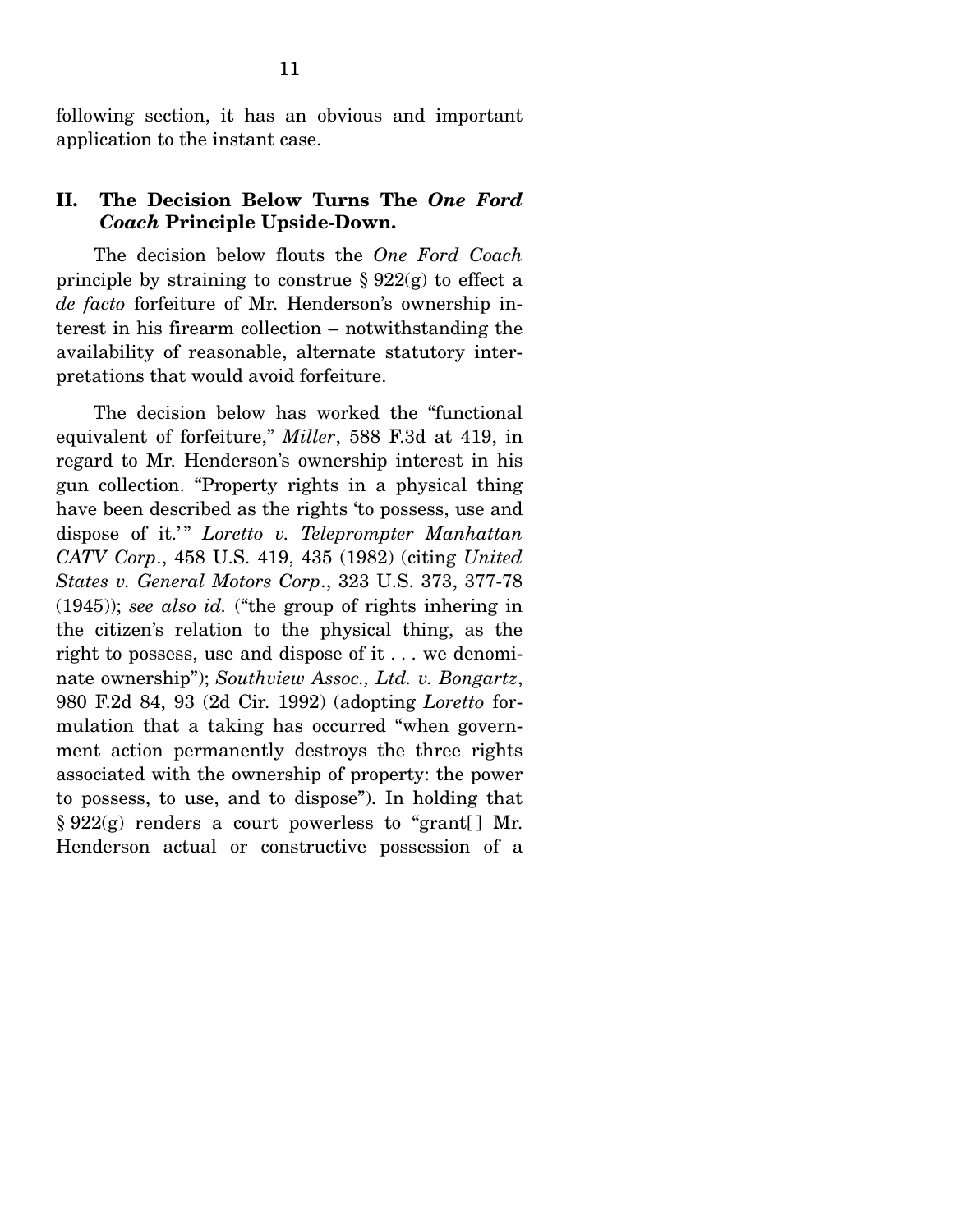firearm," *United States v. Henderson,* 555 F. App'x 851, 853 (11th Cir. 2014), *and* that transfer of ownership of the property to a third party would necessarily require him to take "constructive possession" of it, $10$ the court eliminated the last of the rights remaining in Henderson's "bundle of sticks," *United States v. Craft*, 535 U.S. 274, 278 (2002). Henceforth, he can neither possess, use, *nor* dispose of what had previously been his property.

 The Eleventh Circuit's disposition would, perhaps, be defensible if the statutory provision in question were susceptible to no other reasonable reading than the one it adopted. But as decisions by three other Courts of Appeals, one State Supreme Court, and several lower courts have made clear, that is most emphatically not the case.

<sup>&</sup>lt;sup>10</sup> The court below provided virtually no discussion to explain or justify its conclusion that Mr. Henderson's request for a court-ordered transfer of the property to a third party would require giving him "constructive possession" of it, relying instead on its earlier decision in *United States v. Howell*, 425 F.3d 971 (11th Cir. 2005), which it viewed as controlling. In *Howell*, the court denied a convicted felon's Rule 41(g) motion asking the court either to return seized firearms to him or, in the alternative, to "place the firearms in the possession of a relative in trust or sell the firearms and distribute the proceeds to him." *Id.* at 977. Describing the latter request as "interesting," the court in *Howell* nonetheless agreed with the Eighth Circuit that because such action "suggests constructive possession," *id.* at 976-77 (quoting *United States v. Felici*, 208 F.3d 667, 670 (8th Cir. 2000)), and because "[a]ny firearm possession, actual or constructive, by a convicted felon is prohibited by law," *id.*, it could not grant the request.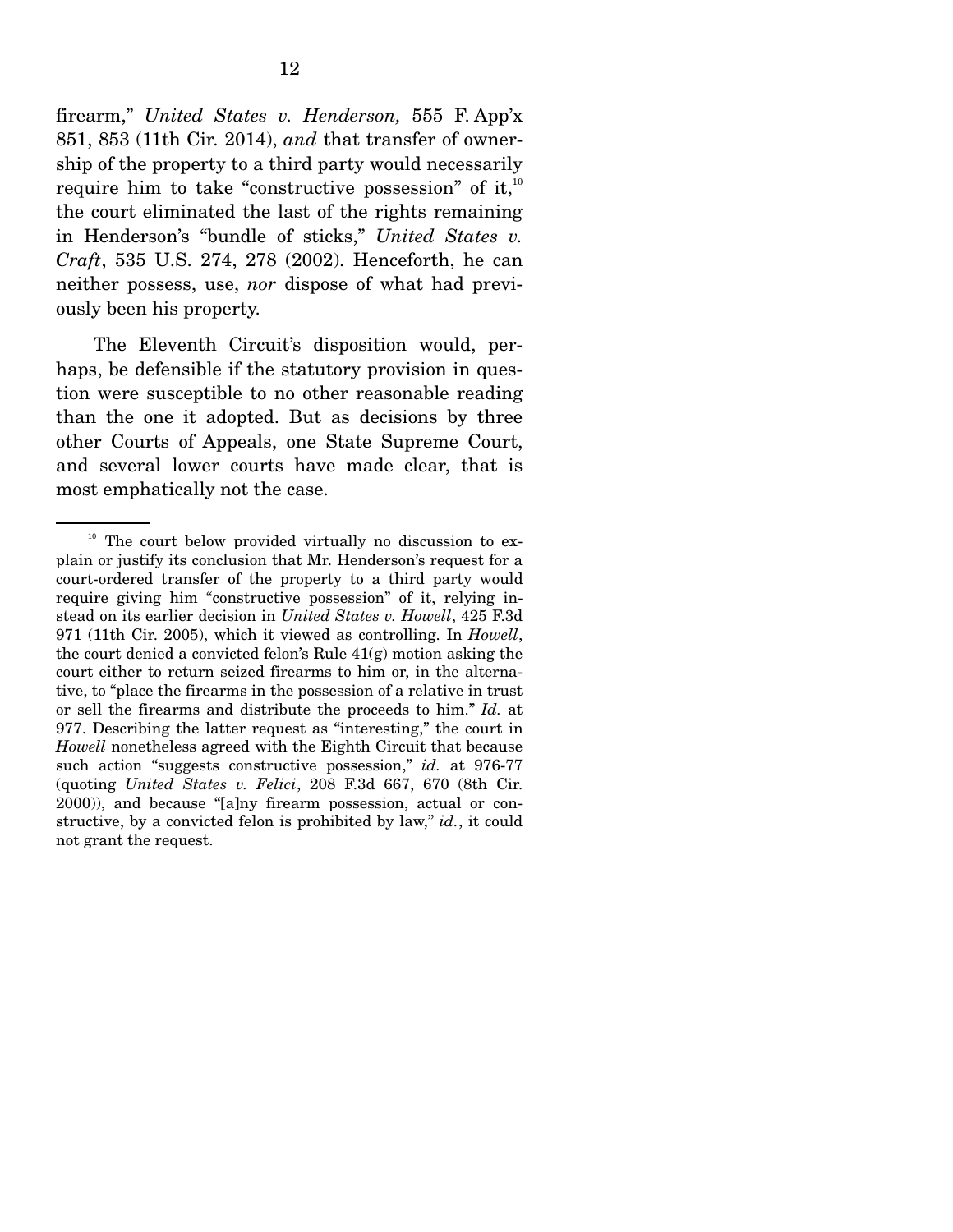For instance, in *United States v. Miller*, 588 F.3d 418, 419-20 (7th Cir. 2009), the court, relying on *Cooper v. City of Greenwood*, 904 F.2d 302 (5th Cir. 1990), held that  $\S 922(g)$  does not prohibit a court from ordering the transfer of a convicted felon's ownership interest in firearms to a third party, because such transfers need not involve "possession" of the property, actual *or* constructive, by the transferor. In *Miller*, the government had sought forfeiture of firearms that had been seized at defendant's residence, but it had missed the statutory deadline for doing so. *Miller,* 588 F.3d at 418-19. Miller then asked the court to sell the weapons for his account, or alternatively to "deliver them to someone legally entitled to possess them." *Id.* at 419. The government asserted that because  $§ 922(g)$ 's prohibition against "possession" included "constructive possession" of the firearms, it prohibited both of Miller's proposed courses of action. *Id.*

 The court disagreed. While "surrender[ing] the firearms to someone willing to accept Miller's instructions about their disposition" would indeed amount to granting Miller constructive possession of the firearms, *id.*, the court observed that "there are other possibilities" including "having a trustee sell or hold the guns, or giving them to someone who can be relied on to treat them as his own." *Id.* at 419-20. Because the property had not been the subject of a true forfeiture proceeding, the Seventh Circuit held that Miller's property interest in the firearms "continues even though his possessory interest has been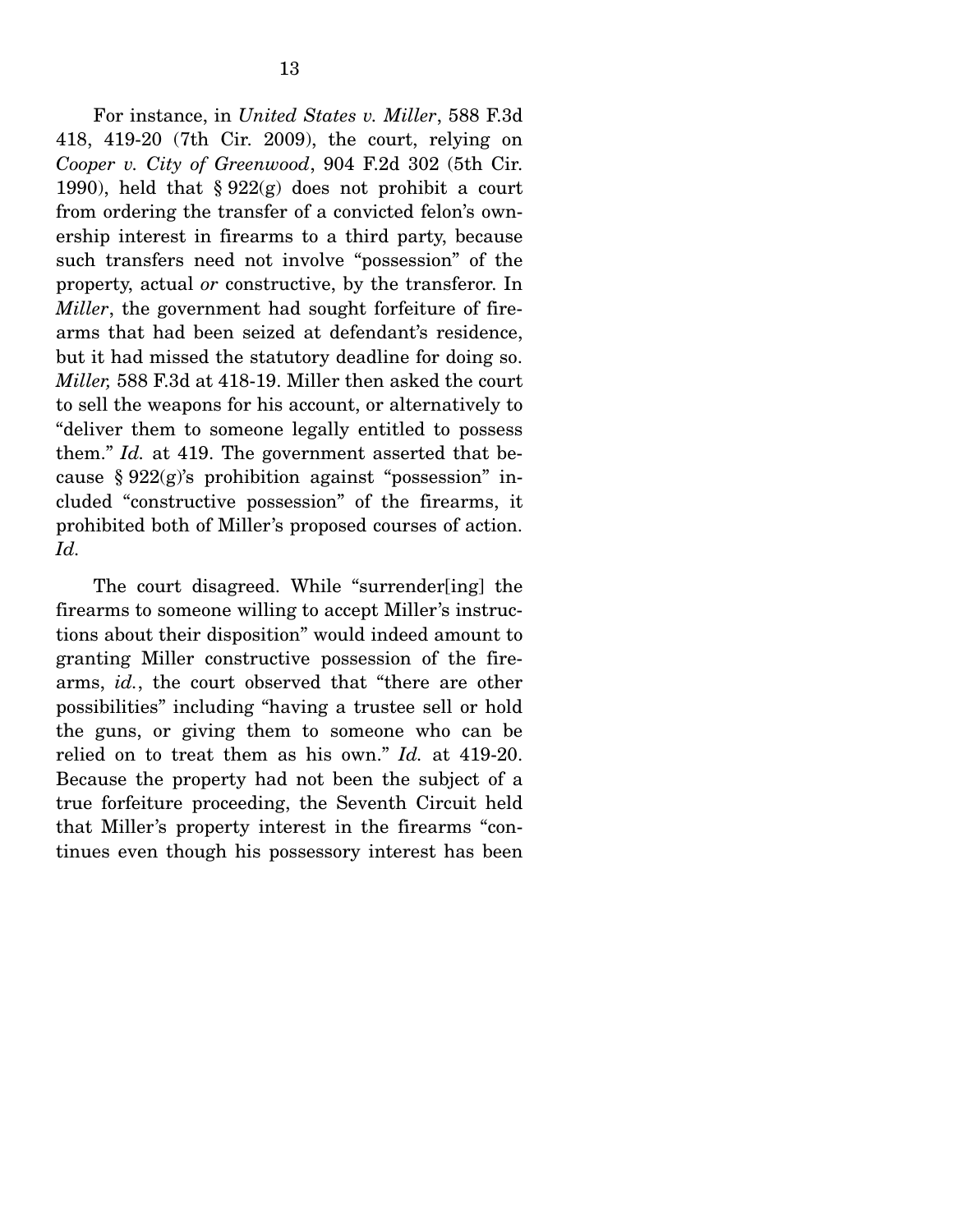curtailed," *id.* at 420; the government therefore "must offer Miller some . . . lawful option" for disposal of that property interest.  $Id$ <sup>11</sup>

<sup>11</sup> *See also United States v. Zaleski*, 686 F.3d 90, 93 (2d Cir. 2012) (holding that "a convicted felon may arrange to benefit from the sale of otherwise lawful, unforfeited firearms by a third party *without* actually or constructively possessing them" and therefore may validly transfer his ownership interest in firearms through a Rule 41(g) motion) (emphasis added); *Cooper v. City of Greenwood*, 904 F.2d 302, 305-06 (5th Cir. 1990) (convicted felon retains a "constitutionally protected" non-possessory ownership interest in surrendered firearms; rejecting government's argument that  $\S 922(g)$  renders forfeiture proceeding "an empty and needless formality" if government seeks to divest claimant of that non-possessory interest); *United States v. Approximately 627 Firearms*, 589 F. Supp. 2d 1129, 1139-40 (S.D. Iowa 2008) (holding that § 922(g) does not prohibit court from "ordering the sale of [claimant's] personal firearms and the distribution of the proceeds to him," because that "would not result in [claimant's] exercise of 'dominion' and/or 'control' over the property" but would instead simply "restore [him], as closely as possible under the circumstances, to the same position he would have been in had the Government not seized his personal firearms to begin with"); *United States v. Parsons*, 472 F. Supp. 2d 1169, 1175 (N.D. Iowa 2007) ("Because the government already had taken possession and control over the firearms, and in doing so has also already deprived defendant Parsons of nearly all vestiges of ownership, the court concludes that permitting defendant Parsons to now designate to whom his firearm collection should be given *does not rise to the level of constructive possession* but is, instead, permitting defendant Parsons to exercise only the merest indicia of ownership.") (emphasis added); *State v. Fadness*, 268 P.3d 17, 20, 29-30 (Mont. 2012) (court may, consistent with Section 922(g), transfer convicted felon's firearms to a third party or to have the State sell firearms for the benefit of their owner).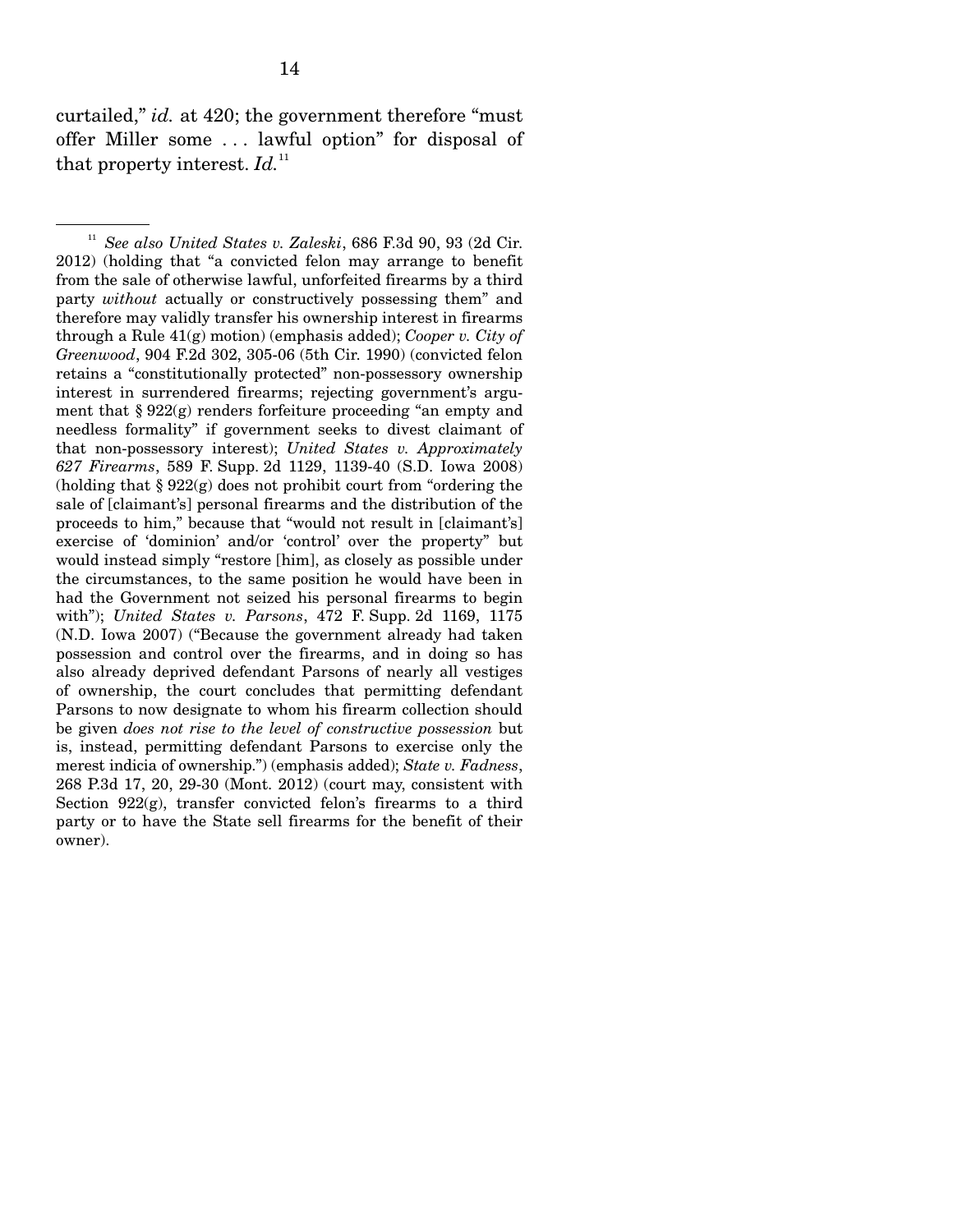*United States v. Brown*, 754 F. Supp. 2d 311 (D.N.H. 2010), is also illustrative of the manner in which courts have given a reasonable reading of § 922(g)'s prohibition against "possession" of firearms *without* causing *de facto* forfeiture of the claimant's property. Brown, a defendant in a criminal tax-fraud and money-laundering case, had voluntarily surrendered firearms that he owned as a condition of his release on bail. *Id.* at 313. Subsequent to his conviction, he signed and delivered a document purporting to transfer the firearms to a third party, Bernhard Bastian.<sup>12</sup> When the government subsequently sought forfeiture of the weapons, Bastian opposed the action on the grounds that they had been lawfully transferred to him by Brown. The government countered that "a convicted felon cannot lawfully divest himself of mere legal title to firearms that he can no longer lawfully possess, without thereby 'constructively possessing' those firearms." *Id.* at 314-15.<sup>13</sup>

*Brown*, 754 F. Supp. 2d at 313.

 $12$  The document read, in relevant part:

<sup>[</sup>I]n the event of my death or incarceration or in any circumstances which prohibit my repossessing my property (guns, ammunition, firearms or any other items held at Riley's Sport Shop, Inc., at 1575 Hooksett Road, Hooksett, New Hampshire) all that property in its entirety is to be given to Bernhard Bastian, Weare, New Hampshire.

 $13$  As the court summarized the government's view:

<sup>[</sup>B]ecause Brown became a convicted felon upon return of the jury's guilty verdicts . . . he could not then, (Continued on following page)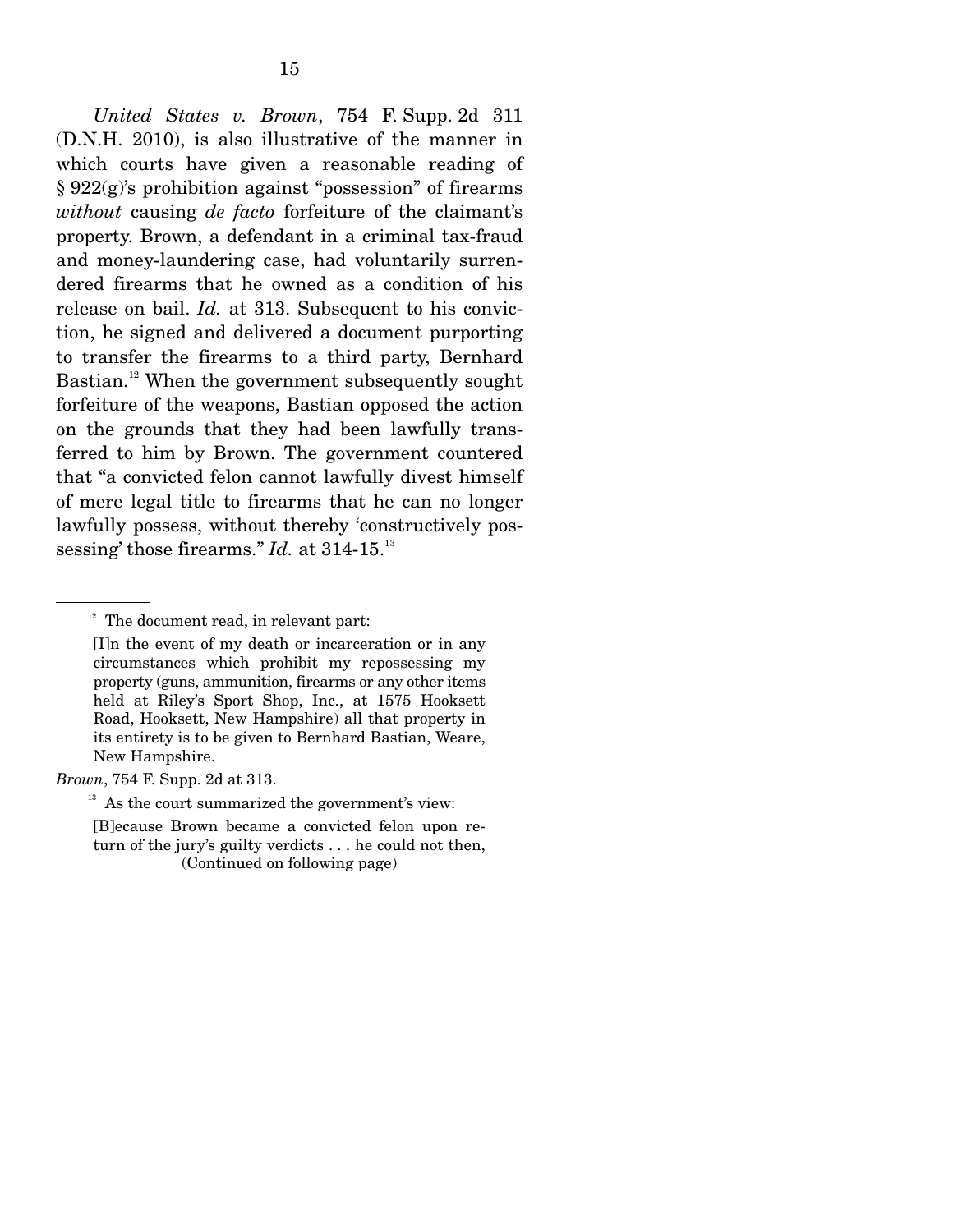In the court's view, this amounted to declaring that "[a] person who lawfully owns, say, a valuable gun collection just before a jury returns an unrelated felony guilty verdict (*e.g.*, for mail fraud) *can, thereafter, no longer sell, give away, or transfer legal title to that collection*." *Id.* at 315 (emphasis added). Such a rule would "stretch the concept of 'constructive possession,' as the term is used in  $\lbrack \S$  922(g)], much too far . . . essentially equating criminal constructive possession with even the most minimal exercise of an indicia of ownership – transferring legal title." *Id.*  Neither the language of the statute, nor the cases relied upon by the government, required such a construction:

[S]trictly speaking, the decisions relied upon by the government are not so clear – they do generally accept that a defendant in such a predicament cannot *unilaterally* direct or "dictate" the specific disposition of owned

*Id.* (emphasis added).

or at any time thereafter, actually or constructively possess the firearms . . . (*i.e.*, he could not exercise "dominion or control" over them). Therefore, the government concludes, Brown also could no longer divest himself of legal title to the firearms, *because the minimal act of transferring title, even to property in the government's exclusive possession, necessarily requires the exercise of some "dominion or control,"* which, in turn, would constitute the crime of unlawful "possession," prohibited by  $[\S 922(g)]$ ... [T] the extent [Brown's] letter purports to transfer title [to Bastian], it is void.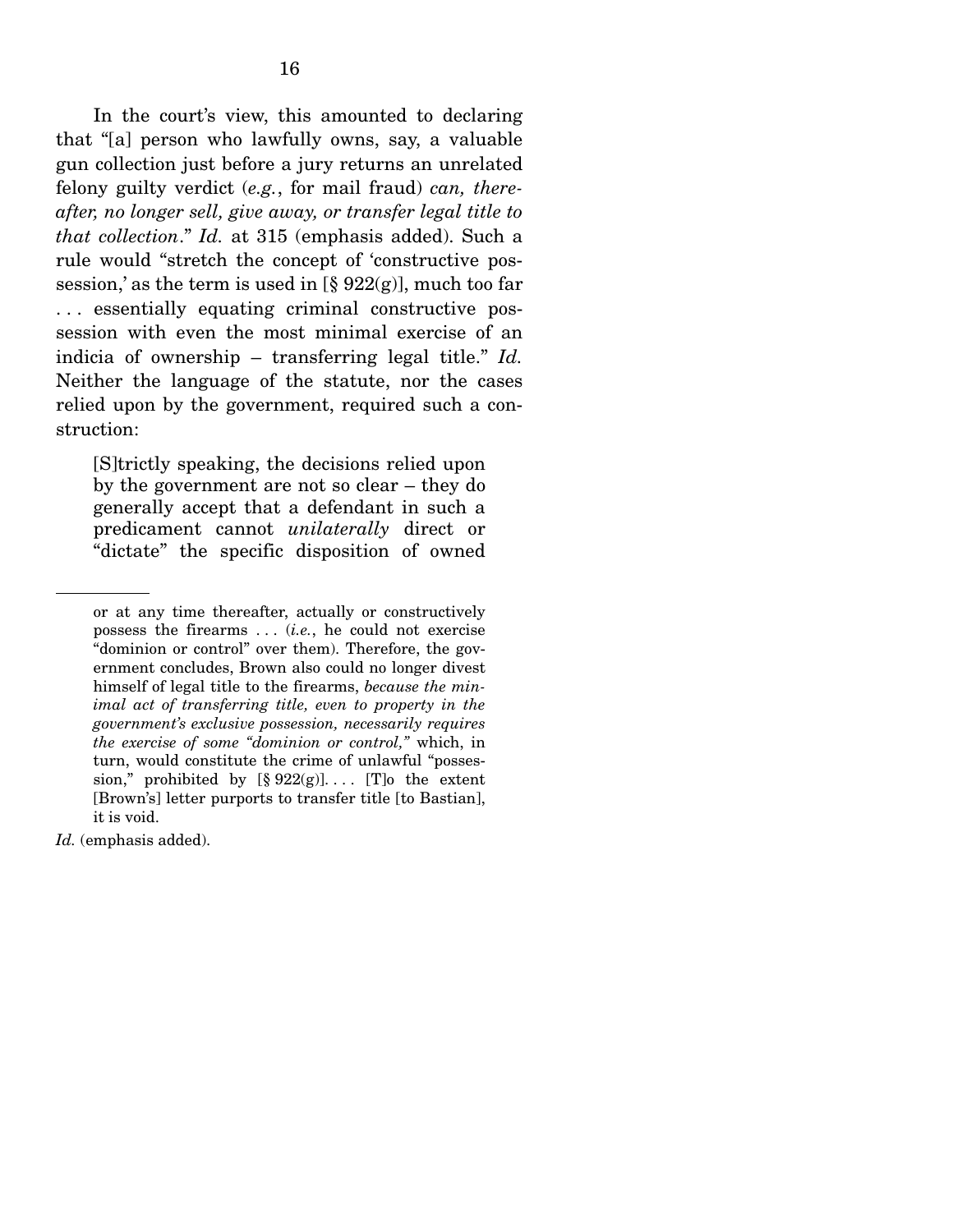firearms, but they do not, for example, hold that title to the firearms cannot be conveyed, or that a *court* cannot order an appropriate disposition of such firearms, for the benefit of the defendant.

*Id.* at 315. The court declined to adopt the government's interpretation, preferring instead a "pragmatic solution" according to which "the court, exercising equitable powers, may order the transfer of title . . . for the felon-owner's benefit." *Id.* at 317 (citing *United States v. Approximately 627 Firearms*, 589 F. Supp. 2d 1129, 1140 (S.D. Iowa 2008)). The court explained that this approach "avoids serious constitutional issues" and "fully protects the felon-owner's legitimate property interests." *Id.*

 As *Miller, Brown,* and the other cases cited in note 11 make clear, the *One Ford Coach* interpretive canon – "When either of two constructions can be given to a statute, and one of them involves a forfeiture, the other is to be preferred"  $-$  is not simply empty phraseology; it directs courts to look for "pragmatic solutions" to statutory construction problems that avoid imposing forfeiture or forfeiture-like remedies where Congress has not expressly provided for them. In the instant case, the Eleventh Circuit got it completely backwards, straining to find the one construction of the statutory language that, as applied to Mr. Henderson, would result in an absolute forfeiture of his property interest. As these cases demonstrate, it need not have done so; and because it need not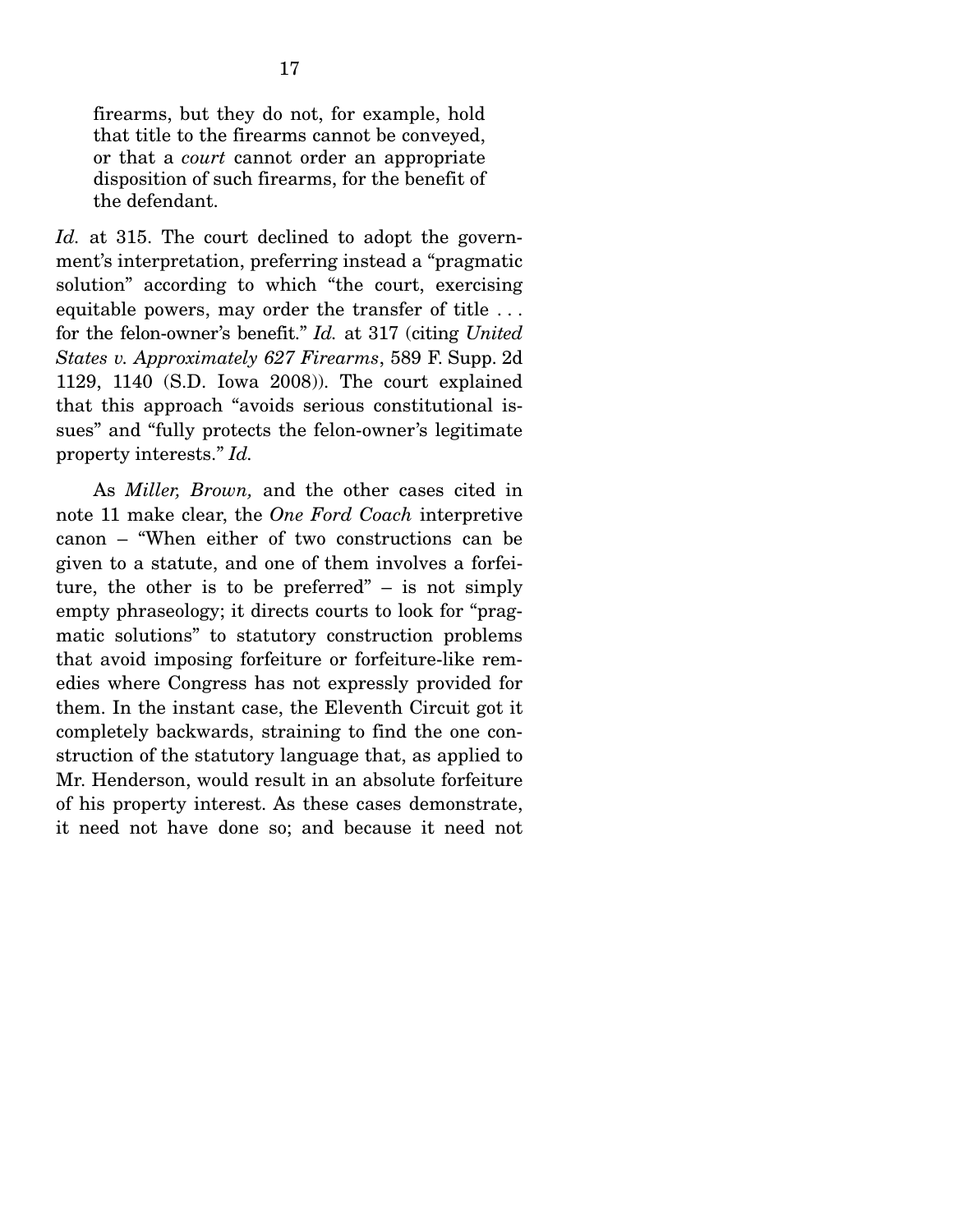have done so, under *One Ford Coach* it *should not* have done so.

#### **III. The Court Should Seize this Opportunity to Reaffirm and Reinvigorate the** *One Ford Coach* **Principle.**

This case provides an important opportunity for this Court to reaffirm and reinvigorate the principle articulated in *One Ford Coach*.

 More than 20 years ago, the Second Circuit Court of Appeals complained that "[d]espite [*One Ford Coach*'s] fifty-odd-year-old command, forfeitures are becoming more frequent in number and more summary in nature." *Onwubiko v. United States*, 969 F.2d 1392, 1400 (2d Cir. 1992); *see also United States v. All Assets of Statewide Auto Parts, Inc.*, 971 F.2d 896, 905 (2d Cir. 1992) ("We continue to be enormously troubled by the government's increasing and virtually unchecked use of the civil forfeiture statutes and the disregard for due process that is buried in those statutes."). In the ensuing two decades, the problem has grown substantially more acute, and what was already troubling to observers in the early 1990s has become a serious and alarming national epidemic.

 Forfeitures have been increasing at a rapid rate for decades, and now occur on a vast and unprecedented scale. In the years since the passage of the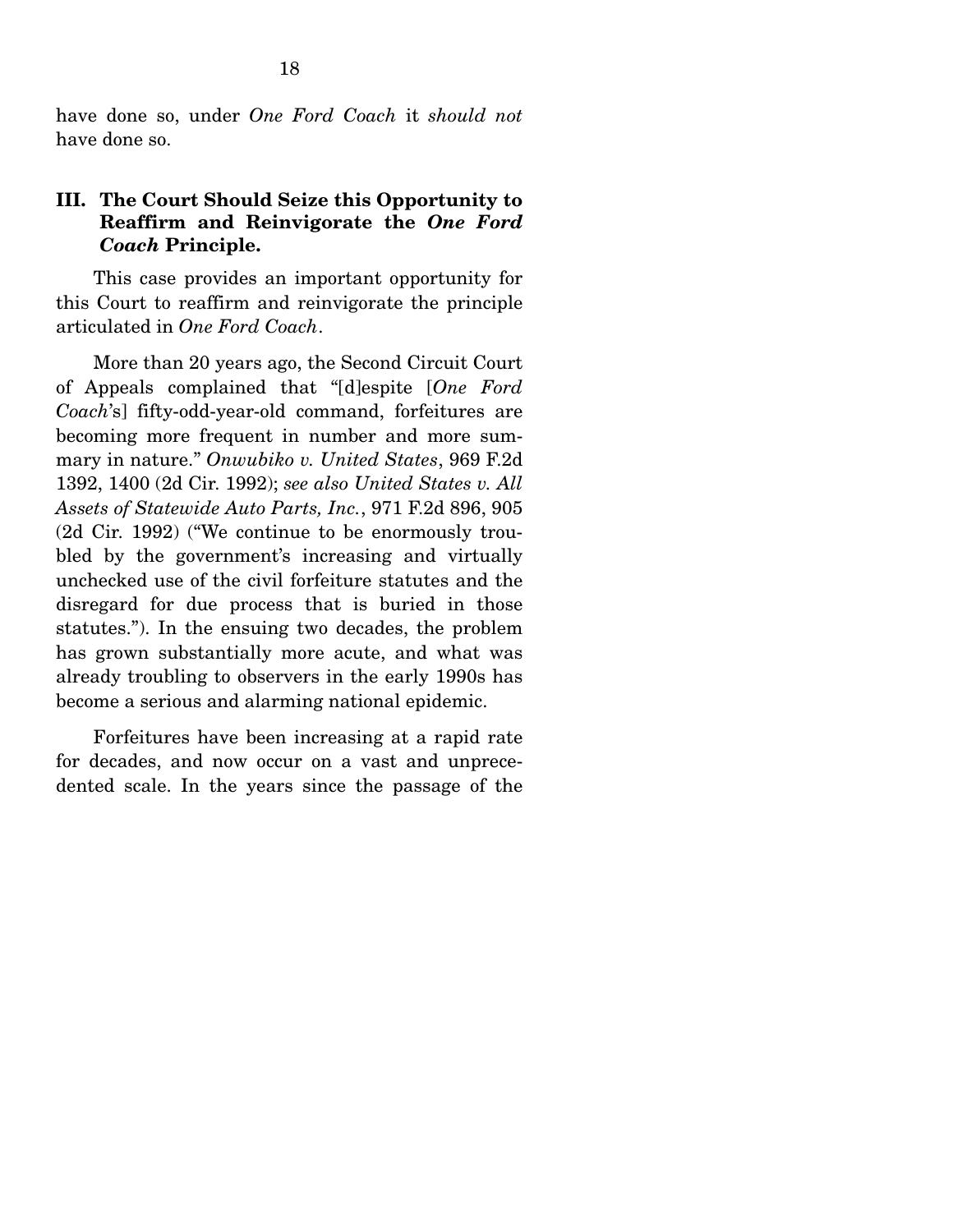Comprehensive Crime Control Act of  $1984$ ,<sup>14</sup> the value of funds deposited annually into the Department of Justice's Asset Forfeiture Fund has soared 20-fold, from \$93.7 million in 1986 to \$406.8 million in 2001 to \$2.08 *billion* in 2013, and the total value of assets held by the Asset Forfeiture and Seized Asset Deposit Funds has correspondingly increased from \$1.26 billion in 2001 to over \$6.3 billion last year.<sup>15</sup> A recentlypublished Washington Post exposé of forfeiture practice reported on over 60,000 cash seizures made on U.S. highways since 2001 involving *no* formal charges lodged against property owners, which nonetheless yielded a total of \$2.5 billion (of which over \$1.7 billion was returned to state and local authorities under the federal "Equitable Sharing" program, *see supra*  note 3).16 A detailed study in two states (Massachusetts

16 Michael Sallah, Robert O'Harrow Jr. & Steven Rich, *Stop and Seize: Aggressive Police Take Hundreds of Millions of Dollars from Motorists Not Charged With Crimes*, Washington (Continued on following page)

<sup>14</sup> *See* note 3, *supra*.

<sup>&</sup>lt;sup>15</sup> See U.S. DEP'T OF JUSTICE, FY 2013 ASSET FORFEITURE FUND REPORTS, *supra* note 4; U.S. DEP'T OF JUSTICE, AFF AND SEIZED ASSET DEPOSIT FUND ANNUAL FINANCIAL STATEMENTS FISCAL YEAR 2013, at 29, available at http://www.justice.gov/ oig/reports/2014/a1408.pdf; U.S. DEP'T OF JUSTICE, AFF AND SEIZED ASSET DEPOSIT FUND ANNUAL FINANCIAL STATEMENT FISCAL YEAR 2001, available at http://www.justice.gov/jmd/afp/01 programaudit/auditreport72002.htm; *see also* Walberg, *supra* note 4; WILLIAMS, *supra* note 4, at 31; Sarah Stillman, *Taken: Under Civil Forfeiture, Americans Who Haven't Been Charged With Wrongdoing Can Be Stripped of Their Cash, Cars, and Even Homes*, New Yorker, Aug. 12, 2013, available at http:// www.newyorker.com/magazine/2013/08/12/taken.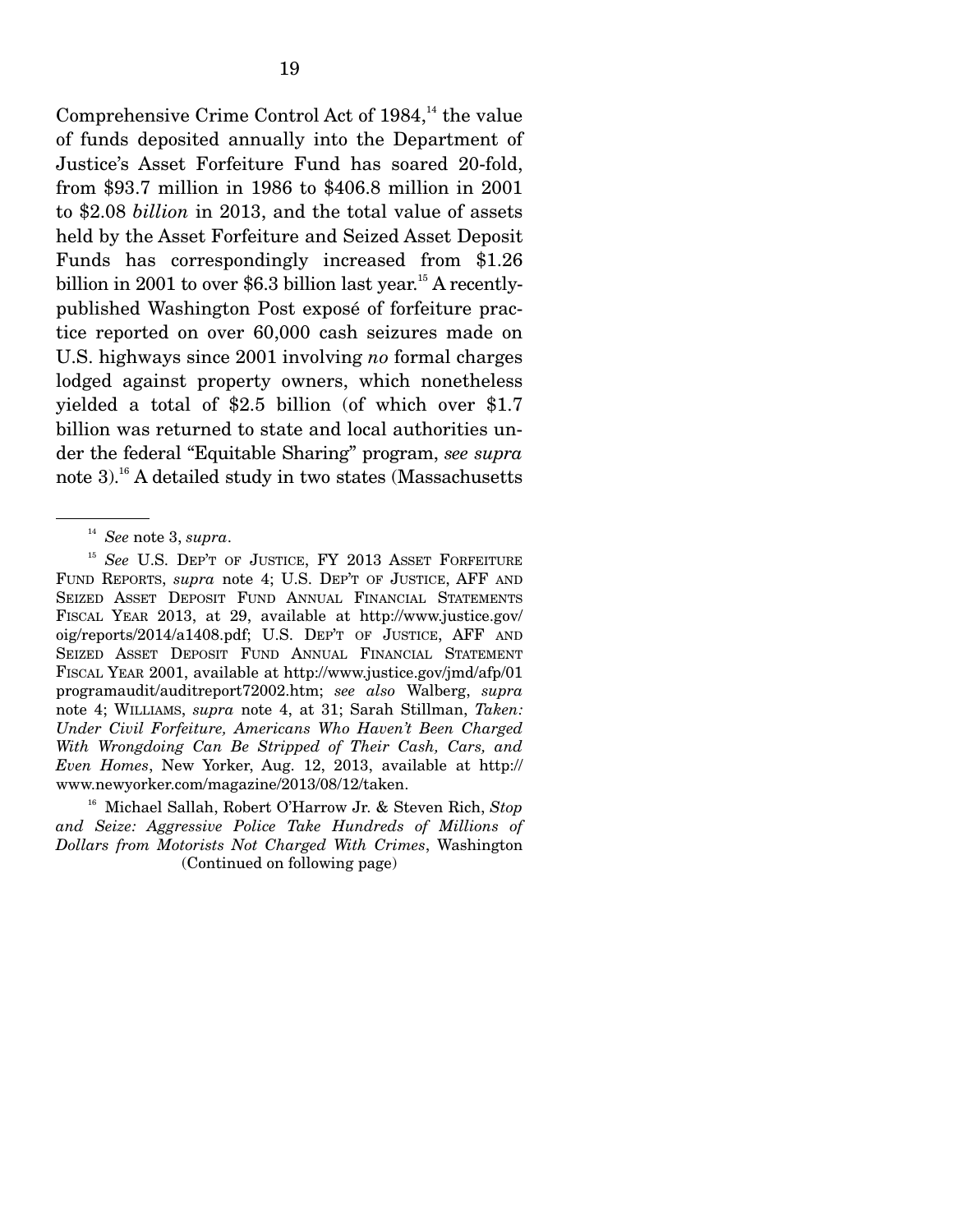and California) revealed that between 2002 and 2010 "Equitable Sharing" revenue from the Asset Forfeiture Fund more than doubled in the former (\$2.2 million to \$4.9 million) and more than tripled in the latter (\$31.0 million to \$138.3 million).<sup>17</sup> Hundreds of state and local law enforcement agencies and departments (if not more) have become increasingly reliant on forfeited cash to meet their budgetary targets.18 As Rep. Tim Walberg of Michigan wrote recently: "civil forfeiture is big business for the gov- $\rm{ermment.}^{''^{19}}$ 

Post, Sept. 6, 2014, available at http://www.washingtonpost.com/ sf/investigative/2014/09/06/stop-and-seize/. *See also* Stillman, *supra* note 15 (describing the "staggering" revenue gains from recent forfeiture activity).

<sup>&</sup>lt;sup>17</sup> DICK M. CARPENTER II, LARRY SALZMAN & LISA KNEPPER, INEQUITABLE JUSTICE 11 & Table 4 (Inst. for Justice 2011), available at http://www.ij.org/images/pdf\_folder/private\_property/ forfeiture/inequitable\_justice-mass-forfeiture.pdf.

<sup>18</sup> The *Washington Post* study, Sallah, *supra* note 16, found that 298 departments and 210 local drug task forces have seized the equivalent of 20% or more of their annual budgets. Similarly, WILLIAMS et al., *supra* note 4, at 12-13, report based on a survey of several hundred law-enforcement agency heads that 40% of them viewed funds obtained via forfeiture as a "necessary budget supplement" and that a study of 52 randomly-chosen law-enforcement agencies in Texas found that civil forfeiture proceeds represent approximately 14% on average of their total budgets.

<sup>19</sup> Walberg, *supra* note 4; *see also* Rand Paul, *The Government Can Seize Your Property in Violation of the 5th Amendment*, Breitbart, Oct. 28, 2014, at http://www.breitbart.com/Big-Government/2014/10/28/rand-paul-op-ed.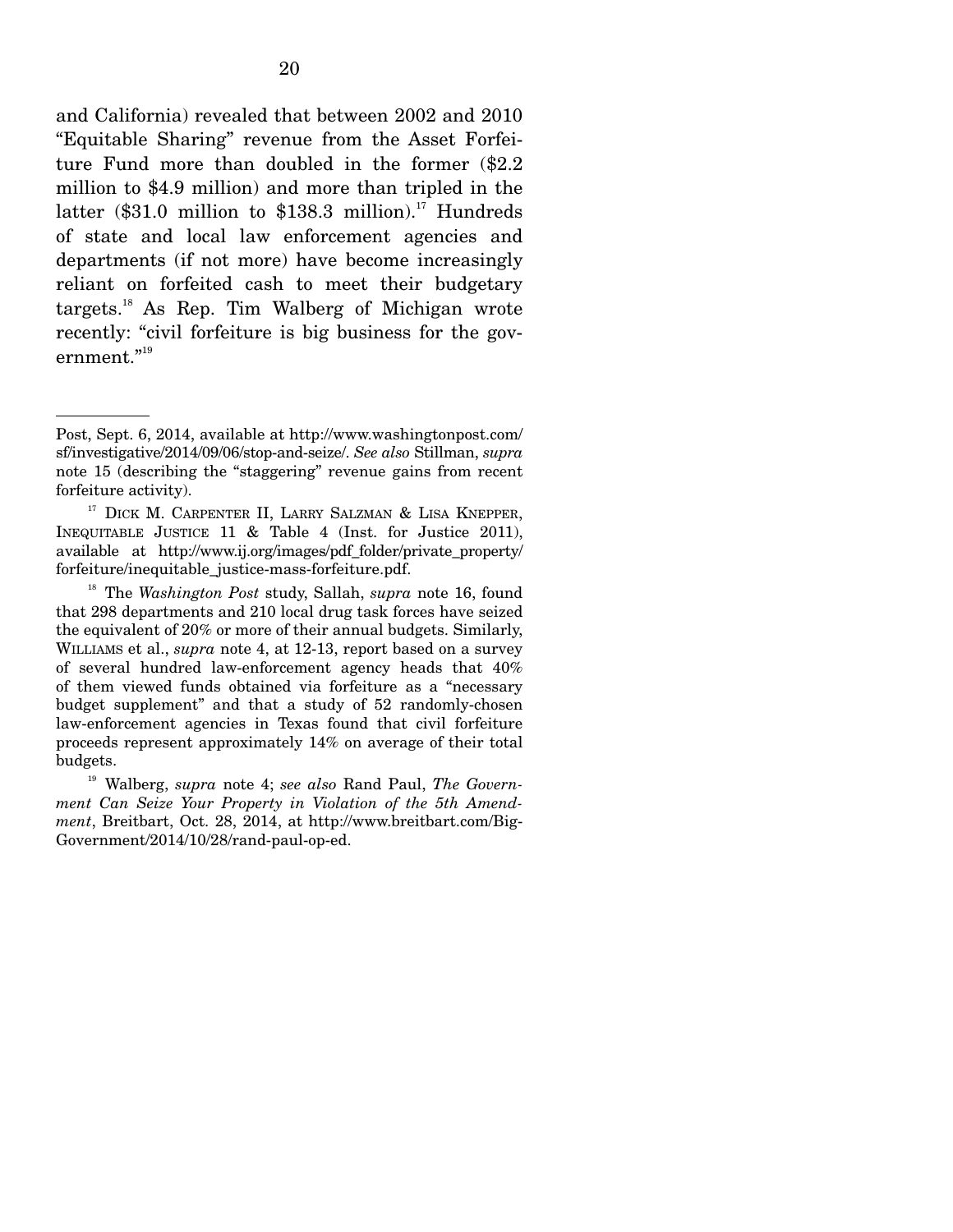These developments have been met with a chorus of alarm and opprobrium in the legal academy, a "spate of negative press reports," and "growing outrage among civil rights advocates, libertarians and members of Congress who have raised serious questions about the fairness of the practice."<sup>20</sup> Scholarly examination of current forfeiture practice has been "overwhelmingly critical, $n^2$ " with commentators arguing that "allowing law enforcement to retain the forfeited assets creates perverse incentives for enforcers to pursue the most valuable assets rather than the most dangerous criminals" and to "shift investigatory resources toward cases with forfeitable assets and away from cases that are less likely to be lucrative."<sup>22</sup> One prominent study concluded thus:

<sup>20</sup> Shaila DeWan, *Police Use Department Wish List When Deciding Which Assets to Seize*, N.Y. Times, Nov. 9, 2014, available at http://www.nytimes.com/2014/11/10/us/police-use-departmentwish-list-when-deciding-which-assets-to-seize.html.

<sup>21</sup> Margaret H. Lemos & Max Minzner, *For-Profit Public Enforcement*, 127 Harv. L. Rev. 853, 869 (2014).

<sup>22</sup> *Id.*; *see also* Blumenson & Nilsen, *supra* note 3, at 112 (noting the "extensive and disturbing history" of civil forfeiture law that has "wrought a dramatic shift in police motivation, towards practices that seriously undermine rational law enforcement efforts"); Eric Moores, *Reforming the Civil Asset Forfeiture Reform Act*, 51 Ariz. L. Rev. 777, 779, 784, 786-90 (2009) (noting the "perverse incentives for law enforcement agencies" in current forfeiture law and practice, with "minimal" procedural safeguards and "virtually no oversight"); Nkechi Taifa, *Civil Forfeiture vs. Civil Liberties*, 39 N.Y.L. Sch. L. Rev. 95, 95-96 (1994) (arguing that current civil forfeiture law "violates many of the fundamental tenets upon which this society was founded" (Continued on following page)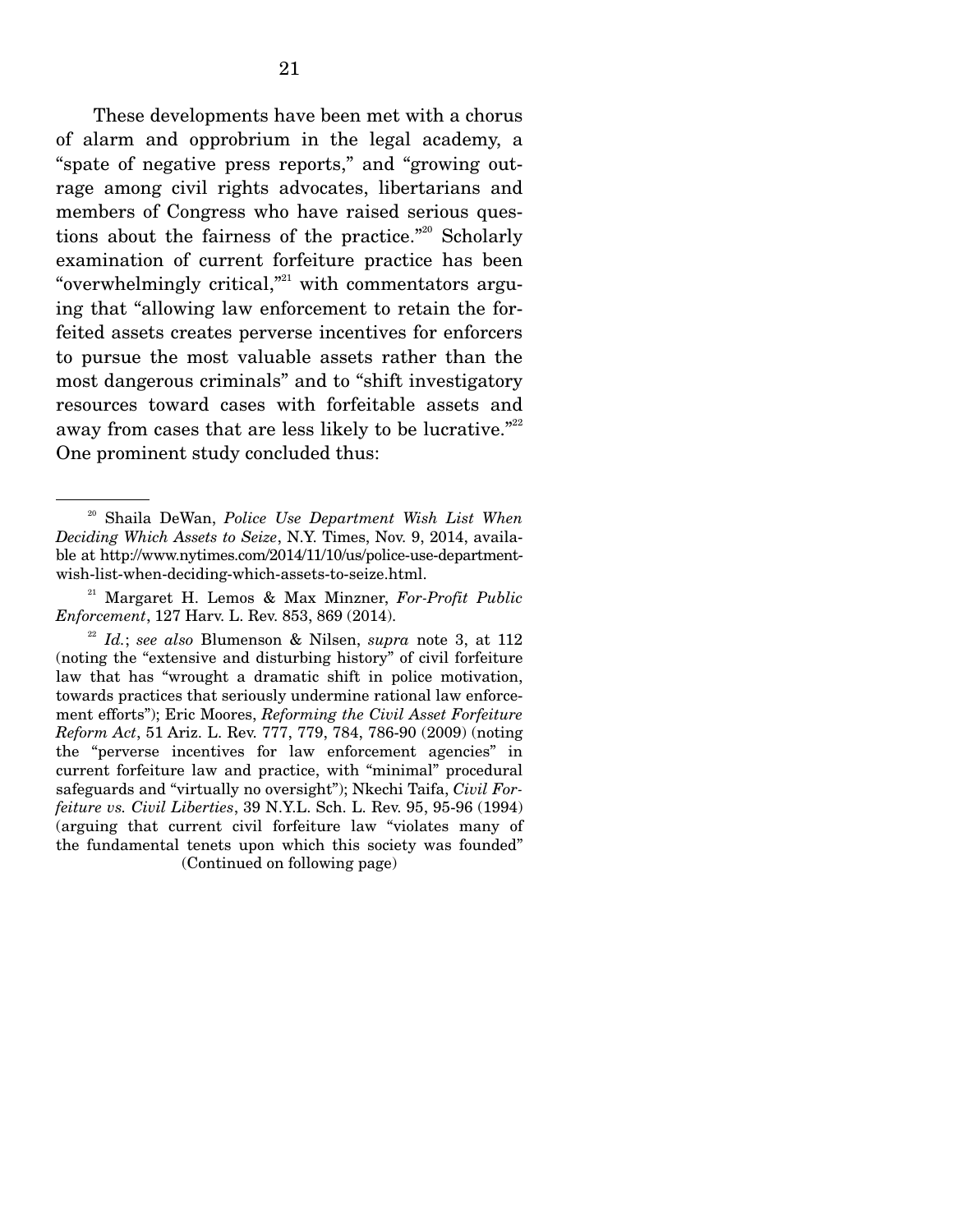[M]any police agencies choose the law enforcement strategies that will take maximum advantage of federal forfeiture laws, circumvent their own state forfeiture laws, and maximize property seizures – reducing fairness and crime control issues to an afterthought. . . .

*Police abuses and warped law enforcement policy are only half of this disturbing story*. . . . [P]olice self-financing raises serious accountability concerns, and threatens to establish a sector of permanent, independent, and selfaggrandizing police forces.<sup>23</sup>

 Treatment in the popular press has been, if anything, even more caustic. Major investigative reports focused on both the vast (and hitherto largely

including the Fourth Amendment right to be free from unreasonable searches and seizures and the Fifth Amendment right not to be deprived of property without due process of law, and noting the "swarms of horror stories about [forfeiture] misuse").

Even some voices within the law enforcement community have sounded the alarm. *See, e.g.*, Mike Moore & Jim Hood, *The Challenge to States Posed by Federal Adoptive Forfeitures*, National Ass'n of Att'ys Gen. Civil Remedies in Drug Enforcement Report, June-July 1992, at 2 (observing that the "financial incentive to law enforcement agencies has created competition among local law enforcement agencies for forfeited resources," which "weakens statewide drug enforcement efforts" and leads "many law enforcement agencies [to] refuse to share information with other law enforcement agencies, thereby hampering overall law enforcement efforts").

<sup>23</sup> Blumenson & Nilsen, *supra* note 3, at 112 (emphasis added).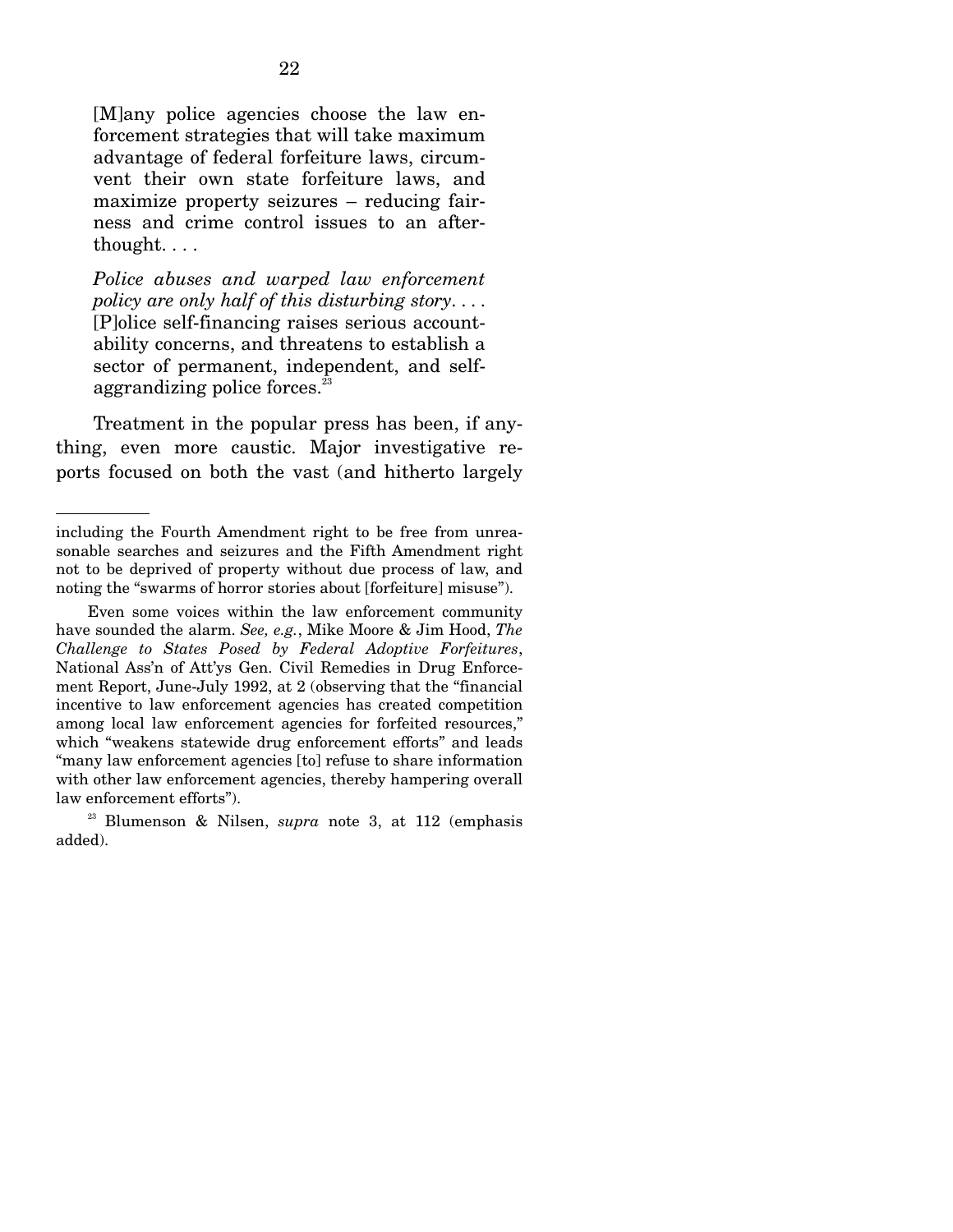invisible) scope of forfeiture activity and the many abuses perpetrated within the forfeiture system have appeared in the *New York Times*, 24 the *Washington Post*, 25 the *New Yorker*, 26 the *Wall Street Journal*, 27 and other national and local news outlets.<sup>28</sup>

- 25 Sallah, *supra* note 16.
- 26 Stillman, *supra* note 15.

27 John Emshwiller, Gary Fields & Jennifer Levitz, *Motel Is Latest Stopover in Federal Forfeiture Battle*, Wall St. J., Oct. 18, 2011, available at http://www.wsj.com/articles/SB100014240529 70204450804576623404141904000.

 $28$  Stories in Dallas, TX, for instance, have raised questions about use of forfeiture funds by the county's district attorney – including use of \$47,500 in forfeiture proceeds to settle an accident in which the DA rear-ended another driver. Jennifer Emily, *Audit of Dallas County DA's Forfeiture Fund Provides Few Clear Answers*, Dallas Morning News, Nov. 7, 2014, available at http://www.dallasnews.com/news/metro/20141107-audit-ofda-forfeiture-fund-provides-few-clear-answers.ece. Reports also have noted use of forfeiture funds to pay for Hawaiian vacations for law enforcement staff and families, *see* Zeke McCormack, *Former District Attorney Sentenced in Kerrville*, San Antonio Express-News, May 22, 2010, available at http://www.mysanantonio. com/news/local\_news/article/Former-District-Attorney-sentencedin-Kerrville-793542.php, a Dodge Viper ostensibly for use in DARE drug-education programs, *see* John Burnett, *Sheriff Under Scrutiny over Drug Money Spending*, NPR, June 18, 2008, at http://www.npr.org/templates/story/story.php?storyId=91638378, and even a Zamboni ice resurfacing machine, *see* Laura Krantz, *Audit: Worcester DA's Office Bought Zamboni, Lawn Gear with*  (Continued on following page)

<sup>24</sup> DeWan, *supra* note 20; *see also* Shaila DeWan, *Law Lets I.R.S. Seize Accounts on Suspicion, No Crime Required*, N.Y. Times, Oct. 25, 2014, available at http://www.nytimes.com/2014/ 10/26/us/law-lets-irs-seize-accounts-on-suspicion-no-crime-required. html.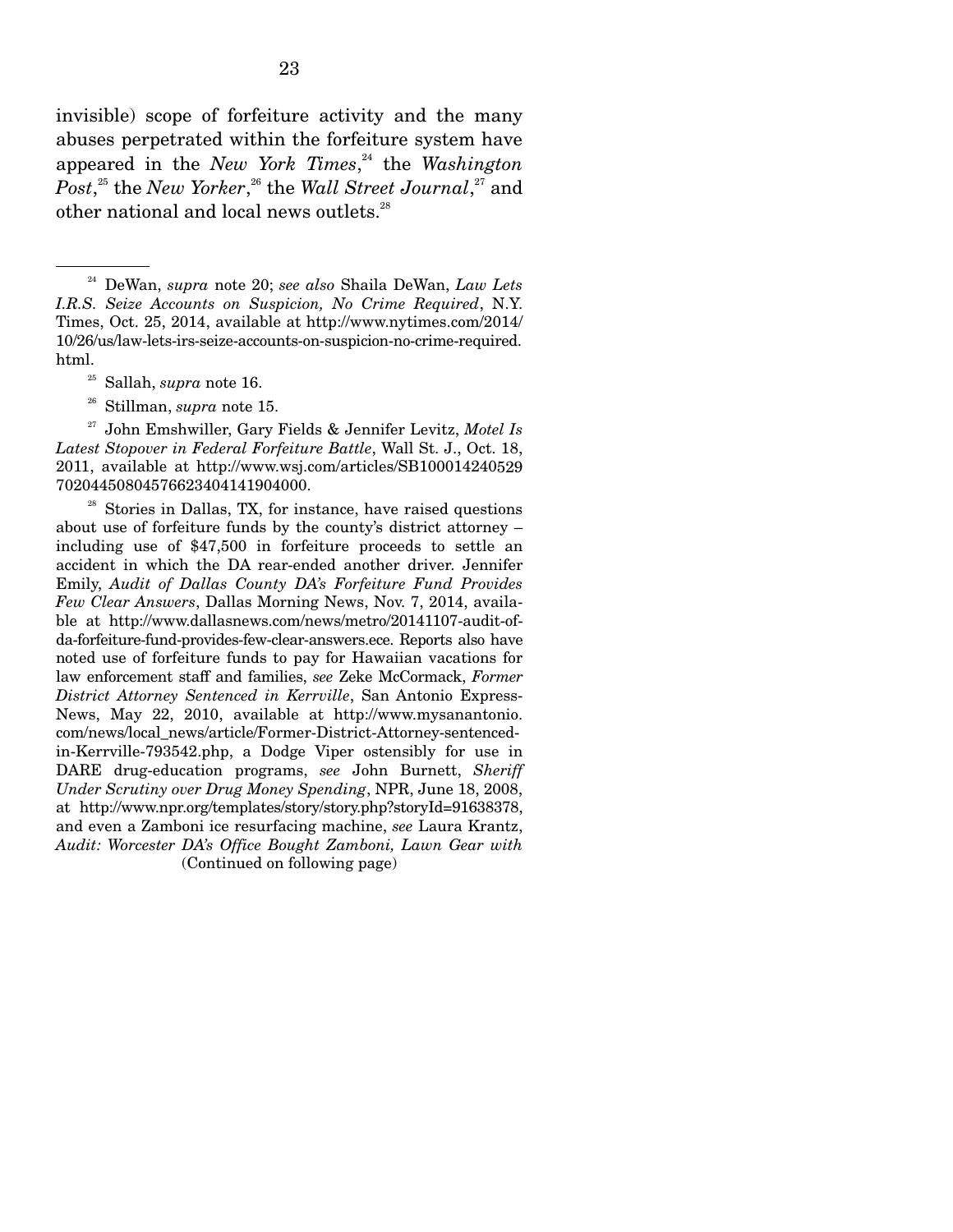It is a propitious moment for the Court to reassert its concerns about forfeiture use and misuse, and to take a small but measured step to engage the judiciary in reining in overzealous prosecutors and police officers by reminding lower courts of their duty to find reasonable ways to avoid imposing this particular remedy unless specifically and expressly directed to do so by Congress. The United States has abundant forfeiture authority throughout the U.S. Code:<sup>29</sup> it hardly needs the courts' help in crafting additional forfeiture provisions in circumstances where Congress has not clearly directed them to do so.

--------------------------------- ---------------------------------

 The *Orlando Sentinel* also won a Pulitzer Prize for a 1993 series on forfeiture practices in Volusia County, FL, raising "questions about tactics and about the ethics of allowing this freewheeling drug squad to beef up the sheriff 's budget with selective traffic stops of people never charged with a crime" and revealing that in 199 of the 262 cases they examined no charges were ever filed (though in only four of the cases did the drivers ever receive their money back) and that nine of every 10 seizures involved members of minority groups. *See* Jeff Brazil & Steve Berry, *Tainted Cash or Easy Money?*, Orlando Sentinel, June 14, 1992, available at http://articles.orlandosentinel.com/ 1992-06-14/news/9206131060\_1\_seizures-kea-drug-squad.

29 There are more than 400 federal forfeiture statutes. *See* U.S. DEP'T OF JUSTICE, SELECTED FEDERAL ASSET FORFEITURE STATUTES (2006), available at http://www.justice.gov/criminal/ foia/docs/afstats06.pdf.

*Forfeited Drug Money*, MetroWest Daily News, Feb. 15, 2013, available at http://www.metrowestdailynews.com/x1522323792/Audit-Worcester-DAs-office-bought-Zamboni-lawn-gear-with-forfeited-drugmoney#ixzz2LH4vHjJv.